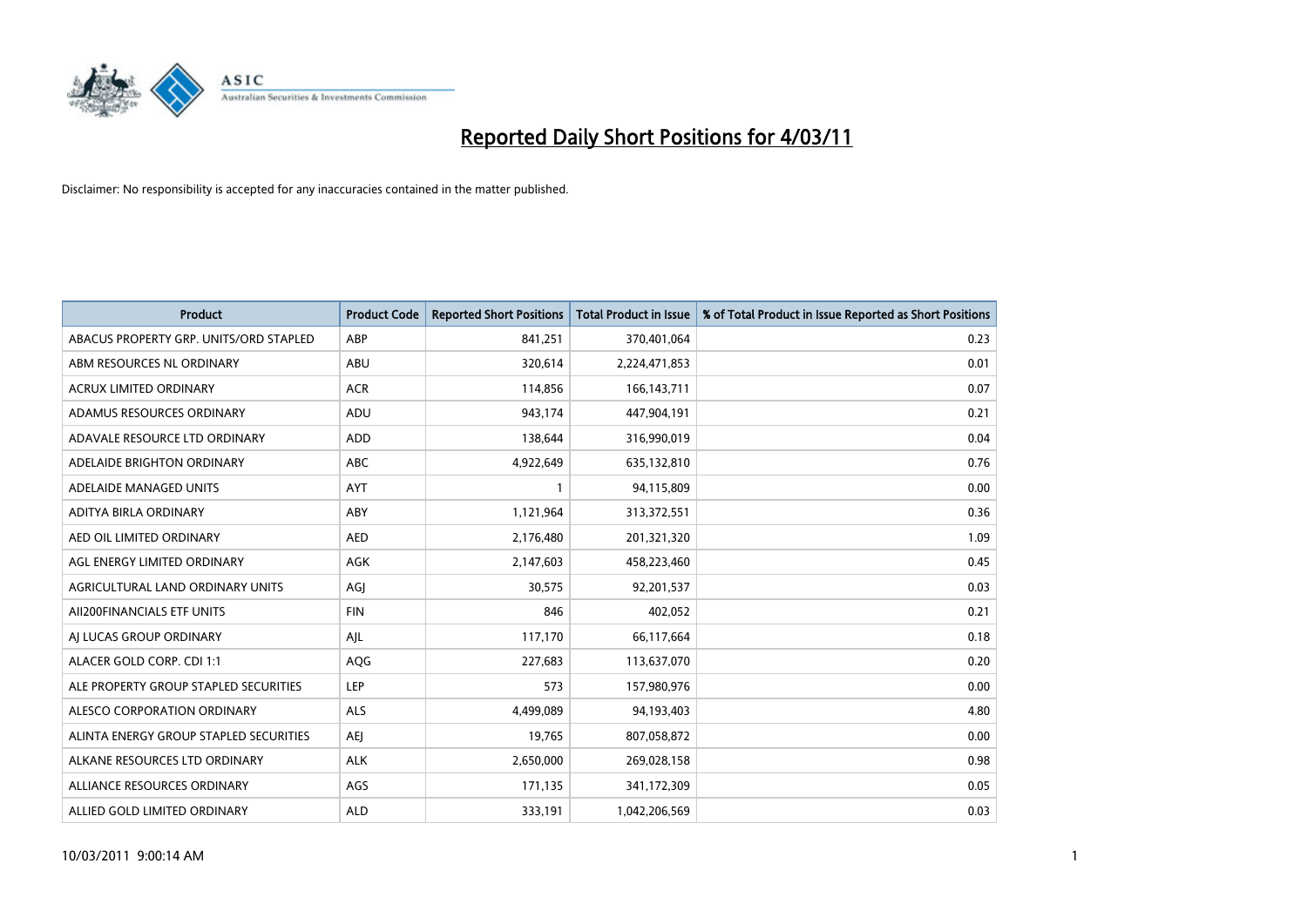

| <b>Product</b>                          | <b>Product Code</b> | <b>Reported Short Positions</b> | Total Product in Issue | % of Total Product in Issue Reported as Short Positions |
|-----------------------------------------|---------------------|---------------------------------|------------------------|---------------------------------------------------------|
| ALTONA MINING LTD ORDINARY              | <b>AOH</b>          | 375,000                         | 306,413,062            | 0.12                                                    |
| ALUMINA LIMITED ORDINARY                | <b>AWC</b>          | 23,077,040                      | 2,440,196,187          | 0.95                                                    |
| AMADEUS ENERGY ORDINARY                 | AMU                 | 454,000                         | 300,288,855            | 0.15                                                    |
| AMALGAMATED HOLDINGS ORDINARY           | <b>AHD</b>          | 693                             | 157,452,483            | 0.00                                                    |
| AMCOR LIMITED ORDINARY                  | <b>AMC</b>          | 5,039,042                       | 1,225,519,046          | 0.38                                                    |
| AMP CAPITAL CHINA ORDINARY UNITS        | AGF                 | 65,310                          | 337,034,455            | 0.02                                                    |
| AMP LIMITED ORDINARY                    | AMP                 | 51,416,476                      | 2,094,424,200          | 2.41                                                    |
| AMPELLA MINING ORDINARY                 | AMX                 | 229,822                         | 202,975,108            | 0.11                                                    |
| ANSELL LIMITED ORDINARY                 | <b>ANN</b>          | 4,806,659                       | 133,007,903            | 3.63                                                    |
| ANTARES ENERGY LTD ORDINARY             | <b>AZZ</b>          | 1,911,090                       | 283,000,000            | 0.68                                                    |
| ANZ BANKING GRP LTD ORDINARY            | ANZ                 | 3,775,518                       | 2,596,103,390          | 0.14                                                    |
| APA GROUP STAPLED SECURITIES            | <b>APA</b>          | 5,828,972                       | 551,689,118            | 1.05                                                    |
| APEX MINERALS NL ORDINARY               | <b>AXM</b>          | 885,146                         | 3,917,821,105          | 0.02                                                    |
| APN EUROPEAN RETAIL UNITS STAPLED SEC.  | <b>AEZ</b>          | 11,832                          | 544,910,660            | 0.00                                                    |
| APN NEWS & MEDIA ORDINARY               | <b>APN</b>          | 18,592,905                      | 606,084,019            | 3.09                                                    |
| AQUARIUS PLATINUM. ORDINARY             | <b>AOP</b>          | 3,126,046                       | 463,266,640            | 0.67                                                    |
| AQUILA RESOURCES ORDINARY               | <b>AQA</b>          | 3,198,217                       | 374,323,124            | 0.83                                                    |
| ARAFURA RESOURCE LTD ORDINARY           | ARU                 | 3,386,462                       | 367,930,342            | 0.93                                                    |
| ARB CORPORATION ORDINARY                | <b>ARP</b>          | 3,671                           | 72,481,302             | 0.00                                                    |
| ARDENT LEISURE GROUP STAPLED SECURITIES | AAD                 | 1.454.486                       | 318,147,978            | 0.46                                                    |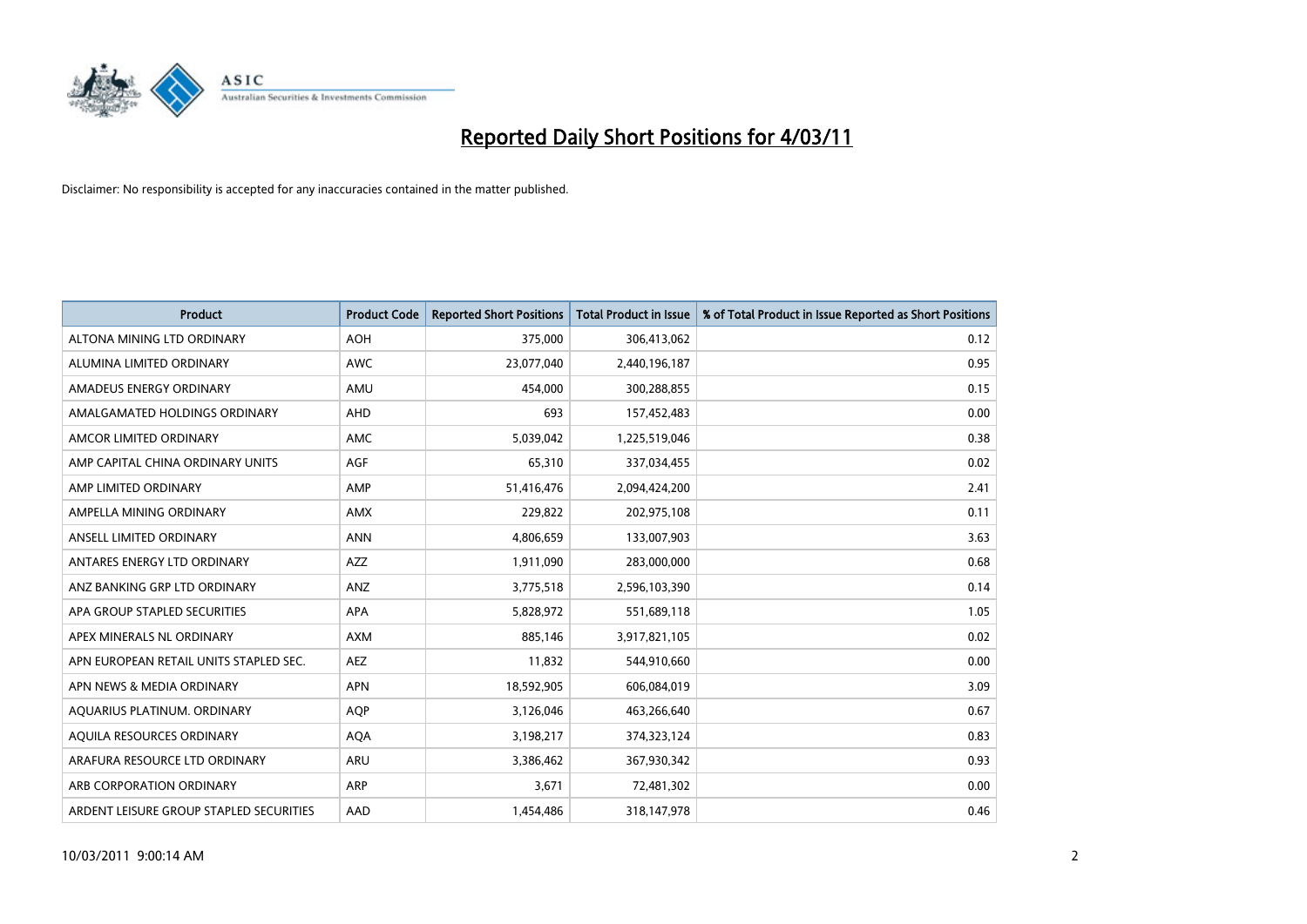

| <b>Product</b>                          | <b>Product Code</b> | <b>Reported Short Positions</b> | Total Product in Issue | % of Total Product in Issue Reported as Short Positions |
|-----------------------------------------|---------------------|---------------------------------|------------------------|---------------------------------------------------------|
| ARISTOCRAT LEISURE ORDINARY             | <b>ALL</b>          | 27,463,644                      | 533,983,910            | 5.15                                                    |
| <b>ASCIANO LIMITED ORDINARY</b>         | <b>AIO</b>          | 16,319,496                      | 2,926,103,883          | 0.57                                                    |
| ASG GROUP LIMITED ORDINARY              | ASZ                 | 9,514                           | 168,247,718            | 0.00                                                    |
| ASPEN GROUP ORD/UNITS STAPLED           | <b>APZ</b>          | 1,134,792                       | 592,674,670            | 0.17                                                    |
| ASPIRE MINING LTD ORDINARY              | <b>AKM</b>          | 55,636                          | 534,723,044            | 0.01                                                    |
| ASTRO JAP PROP GROUP STAPLED SECURITIES | AJA                 | 18,986                          | 50,821,741             | 0.04                                                    |
| ASX LIMITED ORDINARY                    | <b>ASX</b>          | 840,287                         | 175,136,729            | 0.48                                                    |
| ATLANTIC LIMITED ORDINARY               | ATI                 | 599,483                         | 110,893,957            | 0.54                                                    |
| ATLAS IRON LIMITED ORDINARY             | <b>AGO</b>          | 9,557,278                       | 792,617,563            | 1.21                                                    |
| <b>AURORA OIL &amp; GAS ORDINARY</b>    | <b>AUT</b>          | 736,372                         | 403,437,342            | 0.18                                                    |
| <b>AUSDRILL LIMITED ORDINARY</b>        | <b>ASL</b>          | 432,404                         | 262,933,906            | 0.16                                                    |
| <b>AUSENCO LIMITED ORDINARY</b>         | AAX                 | 4,076,275                       | 122,511,701            | 3.32                                                    |
| <b>AUSTAL LIMITED ORDINARY</b>          | ASB                 | 167,756                         | 188,069,638            | 0.08                                                    |
| <b>AUSTAR UNITED ORDINARY</b>           | <b>AUN</b>          | 7,933,185                       | 1,271,357,418          | 0.62                                                    |
| AUSTBROKERS HOLDINGS ORDINARY           | <b>AUB</b>          | $\overline{2}$                  | 54,339,433             | 0.00                                                    |
| AUSTIN ENGINEERING ORDINARY             | ANG                 | 21,562                          | 71,614,403             | 0.03                                                    |
| <b>AUSTRALAND ASSETS ASSETS</b>         | AAZPB               | 1,168                           | 2,750,000              | 0.04                                                    |
| AUSTRALAND PROPERTY STAPLED SECURITY    | <b>ALZ</b>          | 599,850                         | 576,837,197            | 0.09                                                    |
| AUSTRALIAN AGRICULT, ORDINARY           | <b>AAC</b>          | 4,717,244                       | 264,264,459            | 1.76                                                    |
| <b>AUSTRALIAN EDUCATION UNITS</b>       | <b>AEU</b>          | 625.000                         | 134,973,383            | 0.46                                                    |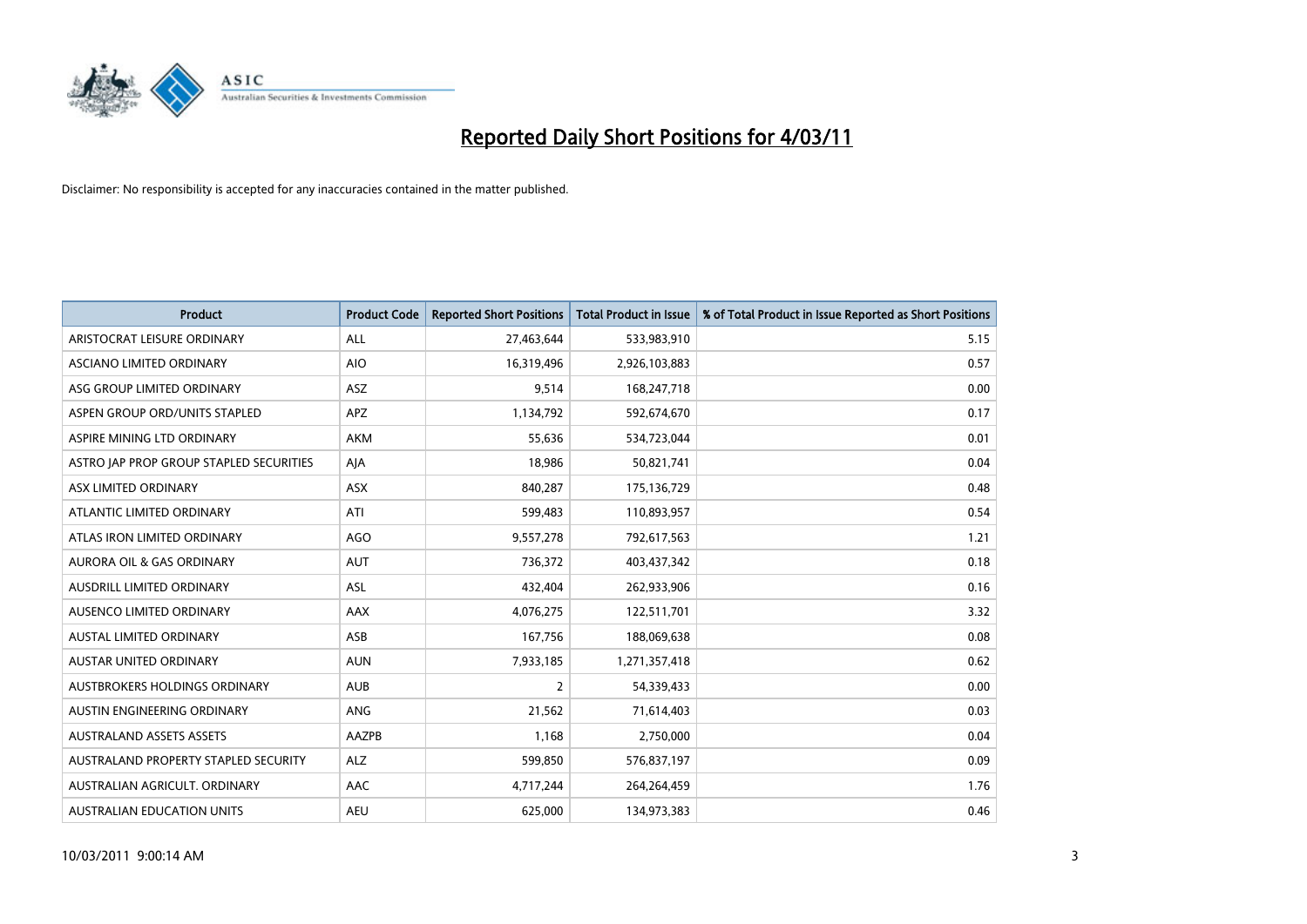

| Product                              | <b>Product Code</b> | <b>Reported Short Positions</b> | <b>Total Product in Issue</b> | % of Total Product in Issue Reported as Short Positions |
|--------------------------------------|---------------------|---------------------------------|-------------------------------|---------------------------------------------------------|
| AUSTRALIAN FOUNDAT, ORDINARY         | AFI                 | 100                             | 1,016,903,220                 | 0.00                                                    |
| AUSTRALIAN INFRASTR, UNITS/ORDINARY  | <b>AIX</b>          | 294,776                         | 620,733,944                   | 0.05                                                    |
| AUSTRALIAN MINES LTD ORDINARY        | <b>AUZ</b>          | 1,400,000                       | 396,909,440                   | 0.35                                                    |
| AUSTRALIAN PHARM. ORDINARY           | API                 | 1,174,385                       | 488,115,883                   | 0.23                                                    |
| AUTOMOTIVE HOLDINGS ORDINARY         | <b>AHE</b>          | 184,265                         | 226,387,577                   | 0.08                                                    |
| AVEXA LIMITED ORDINARY               | <b>AVX</b>          | 243,657                         | 847,688,779                   | 0.03                                                    |
| AWE LIMITED ORDINARY                 | <b>AWE</b>          | 3,043,341                       | 521,871,941                   | 0.58                                                    |
| AXA ASIA PACIFIC ORDINARY            | <b>AXA</b>          | 4,837,432                       | 2,067,095,545                 | 0.22                                                    |
| AZUMAH RESOURCES ORDINARY            | <b>AZM</b>          | 24,569                          | 272,696,055                   | 0.01                                                    |
| <b>BANDANNA ENERGY ORDINARY</b>      | <b>BND</b>          | 82,187                          | 426,265,482                   | 0.02                                                    |
| BANK OF QUEENSLAND. ORDINARY         | <b>BOQ</b>          | 2,544,492                       | 222,072,957                   | 1.17                                                    |
| <b>BANNERMAN RESOURCES ORDINARY</b>  | <b>BMN</b>          | 76,056                          | 234,435,934                   | 0.03                                                    |
| <b>BASS STRAIT OIL CO ORDINARY</b>   | <b>BAS</b>          | 1,482                           | 291,030,250                   | 0.00                                                    |
| <b>BATHURST RESOURCES ORDINARY</b>   | <b>BTU</b>          | 3,624,040                       | 613,291,330                   | 0.59                                                    |
| <b>BAUXITE RESOURCE LTD ORDINARY</b> | <b>BAU</b>          | 96,297                          | 235,379,896                   | 0.04                                                    |
| <b>BC IRON LIMITED ORDINARY</b>      | <b>BCI</b>          | 27,322                          | 94,111,000                    | 0.03                                                    |
| <b>BEACH ENERGY LIMITED ORDINARY</b> | <b>BPT</b>          | 2,515,334                       | 1,099,021,290                 | 0.24                                                    |
| BEADELL RESOURCE LTD ORDINARY        | <b>BDR</b>          | 7,293                           | 622,097,828                   | 0.00                                                    |
| BENDIGO AND ADELAIDE ORDINARY        | <b>BEN</b>          | 7,119,190                       | 357,645,518                   | 1.99                                                    |
| BERKELEY RESOURCES ORDINARY          | <b>BKY</b>          | 102,736                         | 158,938,148                   | 0.06                                                    |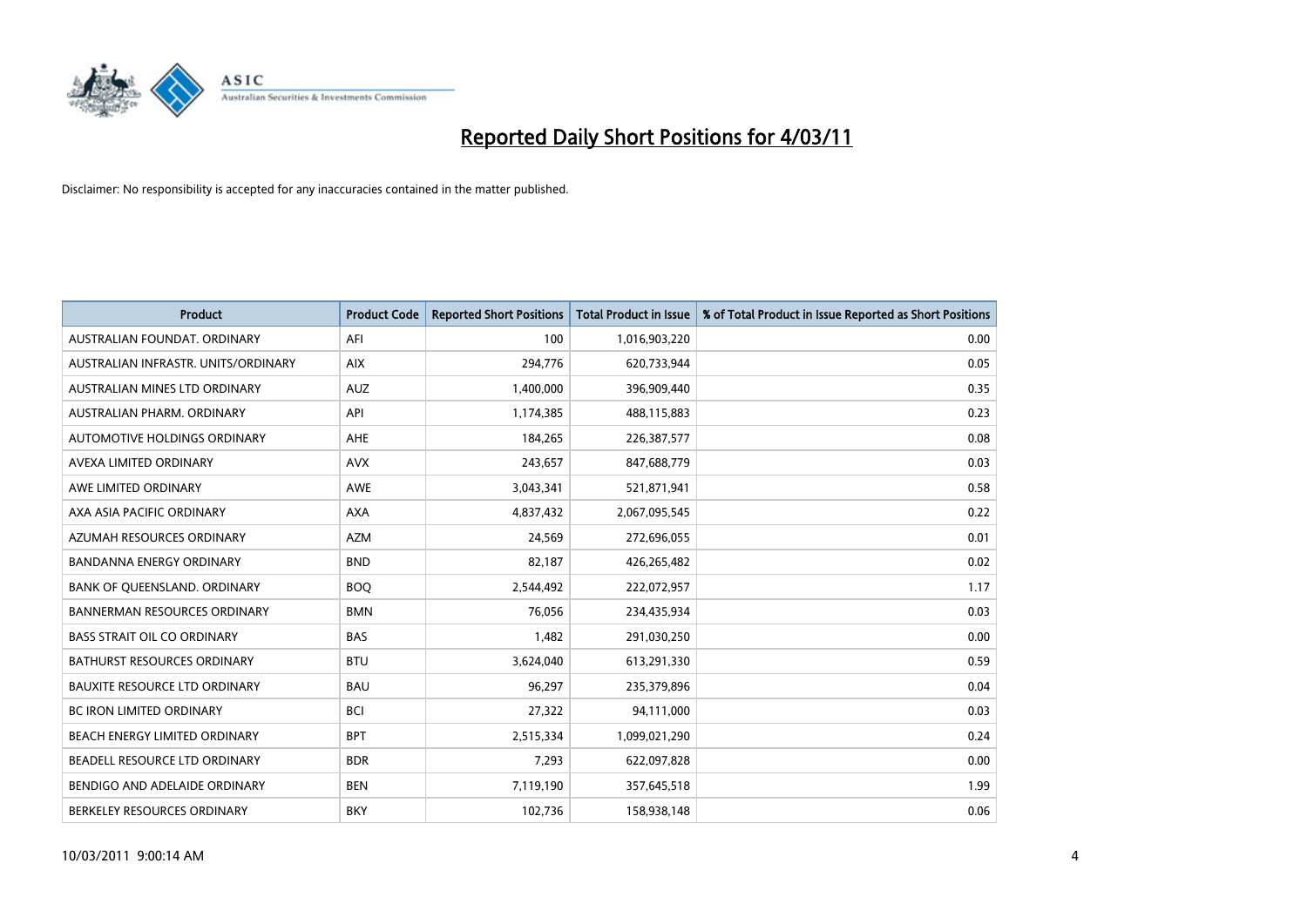

| Product                              | <b>Product Code</b> | <b>Reported Short Positions</b> | <b>Total Product in Issue</b> | % of Total Product in Issue Reported as Short Positions |
|--------------------------------------|---------------------|---------------------------------|-------------------------------|---------------------------------------------------------|
| BETASHARES ASX FIN ETF UNITS         | <b>OFN</b>          | 28,500                          | 4,509,251                     | 0.63                                                    |
| BETASHARES ASX RES ETF UNITS         | <b>ORE</b>          | 145,000                         | 4,519,432                     | 3.21                                                    |
| <b>BHP BILLITON LIMITED ORDINARY</b> | <b>BHP</b>          | 36,171,980                      | 3,356,081,497                 | 1.07                                                    |
| <b>BILLABONG ORDINARY</b>            | <b>BBG</b>          | 11,469,212                      | 253,613,826                   | 4.53                                                    |
| <b>BIOTA HOLDINGS ORDINARY</b>       | <b>BTA</b>          | 2,297,095                       | 181,417,556                   | 1.28                                                    |
| <b>BISALLOY STEEL ORDINARY</b>       | <b>BIS</b>          | 84.480                          | 216,455,965                   | 0.04                                                    |
| BKI INVESTMENT LTD ORDINARY          | BKI                 | 508                             | 420,919,092                   | 0.00                                                    |
| <b>BLACKTHORN RESOURCES ORDINARY</b> | <b>BTR</b>          | 35,848                          | 106,885,300                   | 0.03                                                    |
| BLUESCOPE STEEL LTD ORDINARY         | <b>BSL</b>          | 30,105,033                      | 1,842,207,385                 | 1.63                                                    |
| <b>BOART LONGYEAR ORDINARY</b>       | <b>BLY</b>          | 3,590,851                       | 461,163,412                   | 0.79                                                    |
| <b>BOOM LOGISTICS ORDINARY</b>       | <b>BOL</b>          | 337,999                         | 461,500,712                   | 0.07                                                    |
| BORAL LIMITED, ORDINARY              | <b>BLD</b>          | 31,046,698                      | 724,462,726                   | 4.27                                                    |
| BOTSWANA METALS LTD ORDINARY         | <b>BML</b>          | 7,000                           | 143,717,013                   | 0.00                                                    |
| <b>BOW ENERGY LIMITED ORDINARY</b>   | <b>BOW</b>          | 1,408,955                       | 348,972,041                   | 0.40                                                    |
| <b>BRADKEN LIMITED ORDINARY</b>      | <b>BKN</b>          | 1,882,583                       | 139,639,929                   | 1.36                                                    |
| <b>BRAMBLES LIMITED ORDINARY</b>     | <b>BXB</b>          | 13,915,010                      | 1,450,683,115                 | 0.92                                                    |
| BREVILLE GROUP LTD ORDINARY          | <b>BRG</b>          | 2,740                           | 129,615,322                   | 0.00                                                    |
| <b>BRICKWORKS LIMITED ORDINARY</b>   | <b>BKW</b>          | 20,300                          | 147,567,333                   | 0.01                                                    |
| <b>BROCKMAN RESOURCES ORDINARY</b>   | <b>BRM</b>          | 67,908                          | 144,803,151                   | 0.05                                                    |
| BT INVESTMENT MNGMNT ORDINARY        | <b>BTT</b>          | 554,785                         | 160,000,000                   | 0.35                                                    |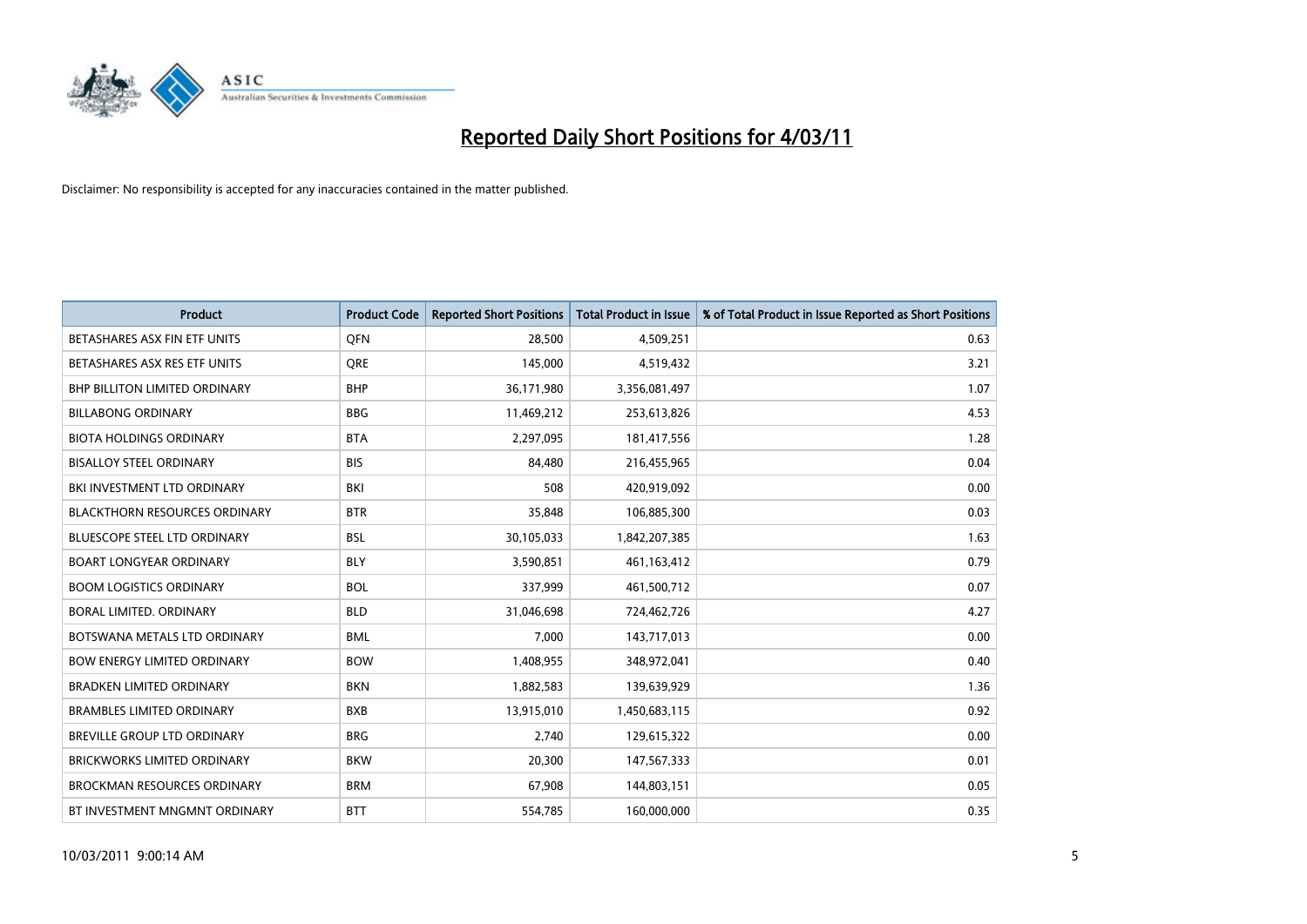

| Product                                  | <b>Product Code</b> | <b>Reported Short Positions</b> | <b>Total Product in Issue</b> | % of Total Product in Issue Reported as Short Positions |
|------------------------------------------|---------------------|---------------------------------|-------------------------------|---------------------------------------------------------|
| <b>BUNNINGS WAREHOUSE ORDINARY UNITS</b> | <b>BWP</b>          | 964,736                         | 431,774,334                   | 0.22                                                    |
| <b>BURU ENERGY ORDINARY</b>              | <b>BRU</b>          | 155,589                         | 182,780,549                   | 0.09                                                    |
| CABCHARGE AUSTRALIA ORDINARY             | CAB                 | 935,547                         | 120,437,014                   | 0.77                                                    |
| CALTEX AUSTRALIA ORDINARY                | <b>CTX</b>          | 5,604,473                       | 270,000,000                   | 2.04                                                    |
| <b>CAMPBELL BROTHERS ORDINARY</b>        | CPB                 | 58,664                          | 67,503,411                    | 0.09                                                    |
| CAPE LAMBERT RES LTD ORDINARY            | <b>CFE</b>          | 462,697                         | 571,849,603                   | 0.08                                                    |
| CARABELLA RES LTD ORDINARY               | <b>CLR</b>          | 19,400                          | 38,626,388                    | 0.05                                                    |
| <b>CARBON ENERGY ORDINARY</b>            | <b>CNX</b>          | 1,372,830                       | 670,872,650                   | 0.19                                                    |
| CARDNO LIMITED ORDINARY                  | CDD                 | 62,105                          | 106,250,491                   | 0.06                                                    |
| CARNARVON PETROLEUM ORDINARY             | <b>CVN</b>          | 4,430,031                       | 687,820,634                   | 0.64                                                    |
| <b>CARNEGIE WAVE ENERGY ORDINARY</b>     | <b>CWE</b>          | 83,000                          | 859,087,627                   | 0.01                                                    |
| <b>CARPATHIAN RESOURCES ORDINARY</b>     | <b>CPN</b>          | 75,000                          | 265,533,501                   | 0.03                                                    |
| CARPENTARIA EXP. LTD ORDINARY            | CAP                 | 9,777                           | 94,341,301                    | 0.01                                                    |
| CARSALES.COM LTD ORDINARY                | <b>CRZ</b>          | 4,544,813                       | 234,073,300                   | 1.93                                                    |
| CASH CONVERTERS ORD/DIV ACCESS           | CCV                 | 137,466                         | 379,761,025                   | 0.03                                                    |
| <b>CASPIAN OIL &amp; GAS ORDINARY</b>    | <b>CIG</b>          | 50,000                          | 1,331,500,513                 | 0.00                                                    |
| CATALPA RESOURCES ORDINARY               | CAH                 | 1,119,395                       | 177,954,355                   | 0.63                                                    |
| CAZALY RESOURCES ORDINARY                | CAZ                 | 1,150                           | 111,811,655                   | 0.00                                                    |
| <b>CEC GROUP LIMITED ORDINARY</b>        | <b>CEG</b>          | 1,750                           | 79,662,662                    | 0.00                                                    |
| <b>CELLNET GROUP ORDINARY</b>            | <b>CLT</b>          | 1,342                           | 61,607,477                    | 0.00                                                    |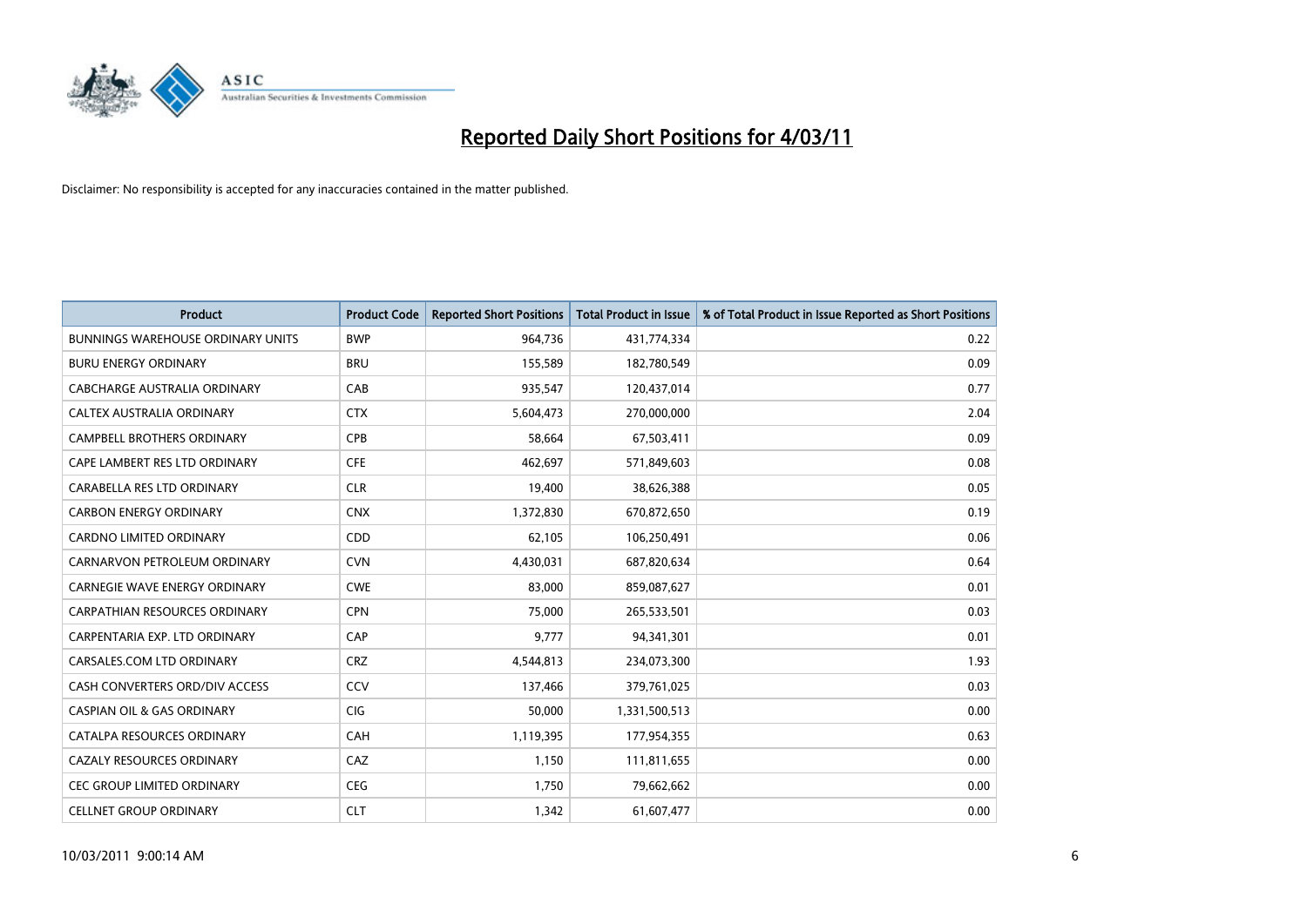

| <b>Product</b>                                | <b>Product Code</b> | <b>Reported Short Positions</b> | Total Product in Issue | % of Total Product in Issue Reported as Short Positions |
|-----------------------------------------------|---------------------|---------------------------------|------------------------|---------------------------------------------------------|
| CENTRAL PETROLEUM ORDINARY                    | <b>CTP</b>          | 163,513                         | 982,298,842            | 0.02                                                    |
| CENTRO PROPERTIES UNITS/ORD STAPLED           | <b>CNP</b>          | 324,031                         | 972,414,514            | 0.03                                                    |
| <b>CENTRO RETAIL GROUP STAPLED SECURITIES</b> | <b>CER</b>          | 1,888,800                       | 2,286,399,424          | 0.09                                                    |
| CERAMIC FUEL CELLS ORDINARY                   | <b>CFU</b>          | 1,265,567                       | 1,201,353,566          | 0.10                                                    |
| <b>CFS RETAIL PROPERTY UNITS</b>              | <b>CFX</b>          | 42,072,270                      | 2,839,591,911          | 1.49                                                    |
| <b>CGA MINING LIMITED ORDINARY</b>            | <b>CGX</b>          | 1,123                           | 333,265,726            | 0.00                                                    |
| <b>CHALICE GOLD MINES ORDINARY</b>            | <b>CHN</b>          | 59,184                          | 212,455,886            | 0.03                                                    |
| <b>CHALLENGER DIV.PRO. STAPLED UNITS</b>      | <b>CDI</b>          | 50,752                          | 913,426,007            | 0.00                                                    |
| CHALLENGER INFRAST. STAPLED UNITS             | <b>CIF</b>          | 304,968                         | 316,223,785            | 0.09                                                    |
| <b>CHALLENGER LIMITED ORDINARY</b>            | <b>CGF</b>          | 6,239,739                       | 500,435,740            | 1.24                                                    |
| CHANDLER MACLEOD LTD ORDINARY                 | <b>CMG</b>          | 11,970                          | 463,971,344            | 0.00                                                    |
| CHARTER HALL GROUP STAPLED US PROHIBIT.       | <b>CHC</b>          | 792,335                         | 306,341,814            | 0.25                                                    |
| <b>CHARTER HALL OFFICE UNIT</b>               | CQO                 | 1,694,636                       | 493,319,730            | 0.34                                                    |
| <b>CHARTER HALL RETAIL UNITS</b>              | <b>COR</b>          | 467,433                         | 305,810,723            | 0.15                                                    |
| CHEMGENEX PHARMACEUT ORDINARY                 | <b>CXS</b>          | 89,061                          | 283,348,870            | 0.03                                                    |
| CITIGOLD CORP LTD ORDINARY                    | <b>CTO</b>          | 2,059,217                       | 1,040,278,301          | 0.20                                                    |
| CLINUVEL PHARMACEUT, ORDINARY                 | <b>CUV</b>          | 22,657                          | 30,379,956             | 0.07                                                    |
| <b>CLOUGH LIMITED ORDINARY</b>                | <b>CLO</b>          | 574,225                         | 770,916,269            | 0.07                                                    |
| <b>COAL &amp; ALLIED ORDINARY</b>             | <b>CNA</b>          | 1,178                           | 86,584,735             | 0.00                                                    |
| COAL OF AFRICA LTD ORDINARY                   | <b>CZA</b>          | 1,123,631                       | 530,514,663            | 0.20                                                    |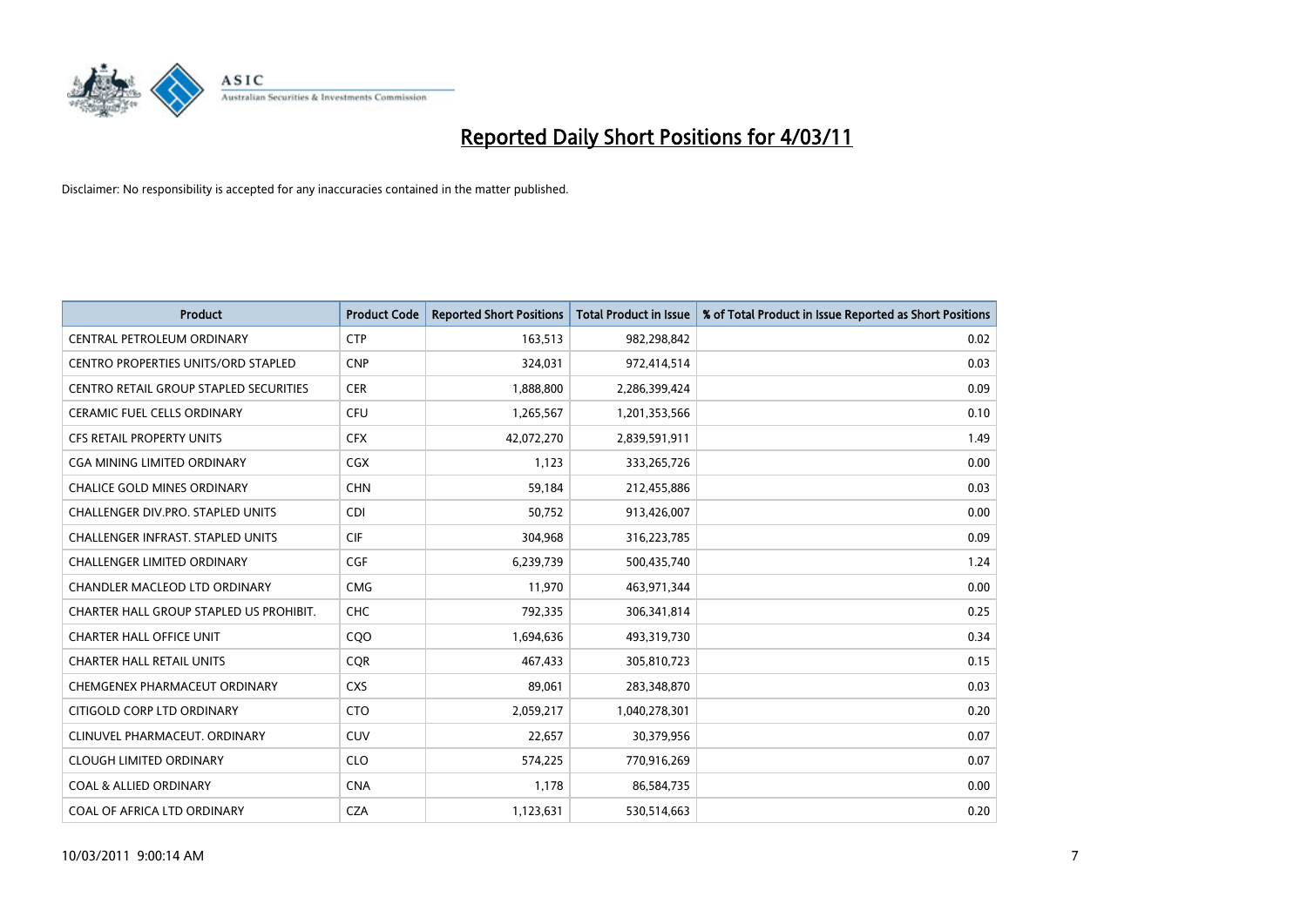

| <b>Product</b>                          | <b>Product Code</b> | <b>Reported Short Positions</b> | <b>Total Product in Issue</b> | % of Total Product in Issue Reported as Short Positions |
|-----------------------------------------|---------------------|---------------------------------|-------------------------------|---------------------------------------------------------|
| <b>COALSPUR MINES LTD ORDINARY</b>      | <b>CPL</b>          | 1,635,306                       | 488,423,859                   | 0.33                                                    |
| COCA-COLA AMATIL ORDINARY               | <b>CCL</b>          | 6,018,929                       | 756,004,067                   | 0.78                                                    |
| <b>COCHLEAR LIMITED ORDINARY</b>        | <b>COH</b>          | 1,352,072                       | 56,715,136                    | 2.35                                                    |
| COCKATOO COAL ORDINARY                  | <b>COK</b>          | 1,679,667                       | 1,016,096,908                 | 0.17                                                    |
| <b>COFFEY INTERNATIONAL ORDINARY</b>    | <b>COF</b>          | 592,770                         | 132,577,523                   | 0.44                                                    |
| COMMONWEALTH BANK, ORDINARY             | <b>CBA</b>          | 14,291,528                      | 1,548,932,074                 | 0.89                                                    |
| COMMONWEALTH PROP ORDINARY UNITS        | <b>CPA</b>          | 18,093,089                      | 2,449,599,711                 | 0.74                                                    |
| <b>COMPASS RESOURCES ORDINARY</b>       | <b>CMR</b>          | 160,952                         | 147,402,920                   | 0.11                                                    |
| COMPUTERSHARE LTD ORDINARY              | <b>CPU</b>          | 3,106,858                       | 555,664,059                   | 0.54                                                    |
| <b>CONNECTEAST GROUP STAPLED</b>        | <b>CEU</b>          | 46,938,019                      | 3,940,145,951                 | 1.19                                                    |
| CONQUEST MINING ORDINARY                | CQT                 | 123,400                         | 583,241,478                   | 0.02                                                    |
| CONSOLIDATED MEDIA, ORDINARY            | <b>CMI</b>          | 852,753                         | 561,834,996                   | 0.15                                                    |
| <b>CONTANGO MICROCAP ORDINARY</b>       | <b>CTN</b>          | 7,500                           | 145,708,783                   | 0.01                                                    |
| <b>COOPER ENERGY LTD ORDINARY</b>       | <b>COE</b>          | 1,348,692                       | 292,576,001                   | 0.47                                                    |
| <b>COPPER STRIKE LTD ORDINARY</b>       | <b>CSE</b>          | 714                             | 129,455,571                   | 0.00                                                    |
| <b>CORDLIFE LIMITED ORDINARY</b>        | CBB                 |                                 | 145,360,920                   | 0.00                                                    |
| <b>COUNT FINANCIAL ORDINARY</b>         | COU                 | 691,875                         | 262,212,976                   | 0.27                                                    |
| CRANE GROUP LIMITED ORDINARY            | <b>CRG</b>          | 1,454,270                       | 79,110,667                    | 1.84                                                    |
| <b>CROMWELL PROP STAPLED SECURITIES</b> | <b>CMW</b>          | 83,943                          | 912,786,005                   | 0.01                                                    |
| <b>CROWN LIMITED ORDINARY</b>           | <b>CWN</b>          | 2,807,741                       | 754,131,800                   | 0.34                                                    |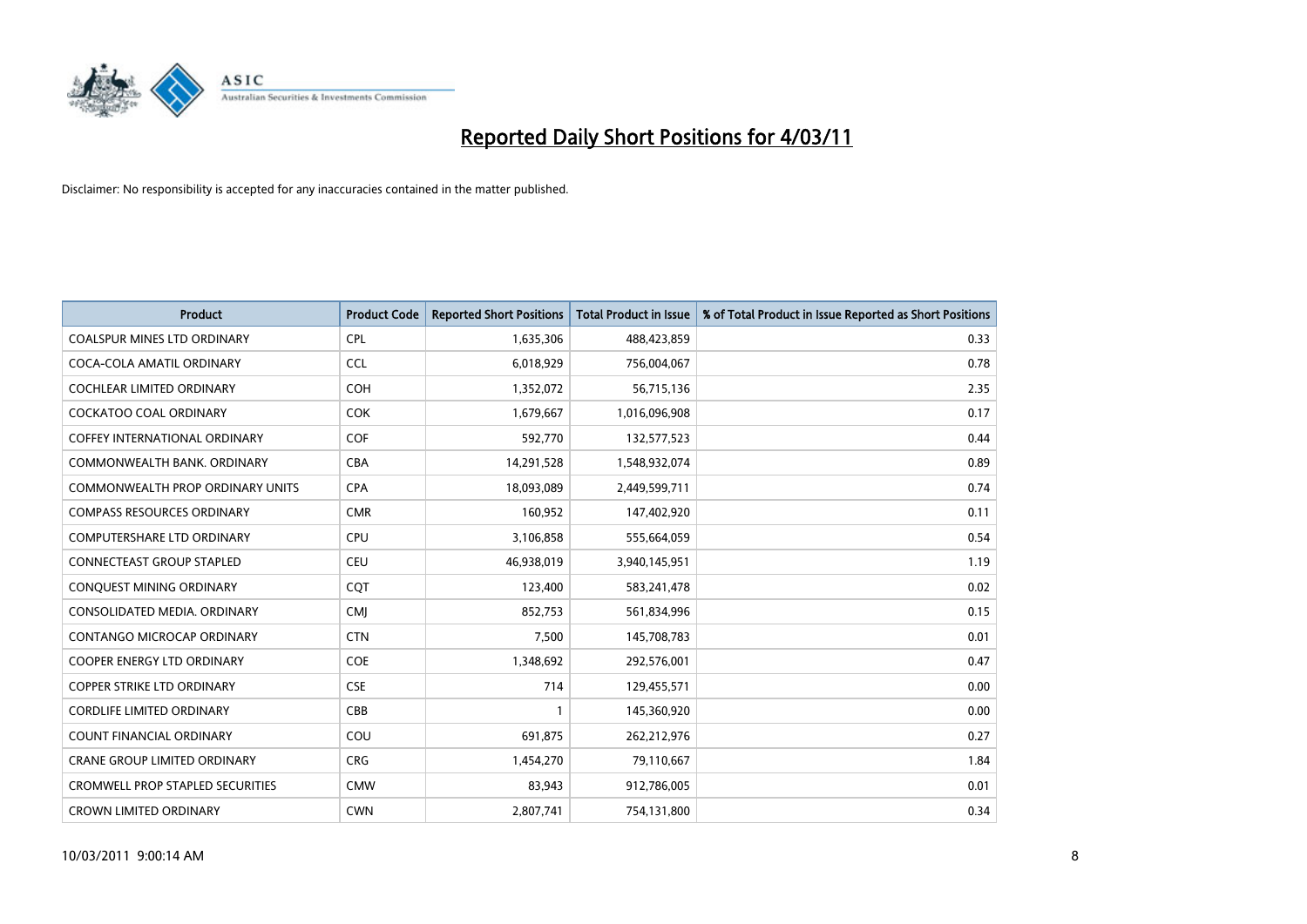

| <b>Product</b>                     | <b>Product Code</b> | <b>Reported Short Positions</b> | <b>Total Product in Issue</b> | % of Total Product in Issue Reported as Short Positions |
|------------------------------------|---------------------|---------------------------------|-------------------------------|---------------------------------------------------------|
| <b>CSG LIMITED ORDINARY</b>        | CSV                 | 946,702                         | 244,933,695                   | 0.38                                                    |
| <b>CSL LIMITED ORDINARY</b>        | <b>CSL</b>          | 8,506,435                       | 544,690,565                   | 1.53                                                    |
| <b>CSR LIMITED ORDINARY</b>        | <b>CSR</b>          | 4,351,145                       | 506,000,315                   | 0.85                                                    |
| <b>CUDECO LIMITED ORDINARY</b>     | CDU                 | 771,798                         | 145,512,643                   | 0.54                                                    |
| <b>CUSTOMERS LIMITED ORDINARY</b>  | <b>CUS</b>          | 156,261                         | 134,869,357                   | 0.11                                                    |
| DART ENERGY LTD ORDINARY           | <b>DTE</b>          | 786,728                         | 584,878,625                   | 0.14                                                    |
| DATA#3 LIMITED ORDINARY            | <b>DTL</b>          | 129                             | 15,397,495                    | 0.00                                                    |
| DAVID JONES LIMITED ORDINARY       | <b>DJS</b>          | 19,082,811                      | 514,034,694                   | 3.71                                                    |
| DECMIL GROUP LIMITED ORDINARY      | <b>DCG</b>          | 17,397                          | 124,204,568                   | 0.01                                                    |
| DEEP YELLOW LIMITED ORDINARY       | <b>DYL</b>          | 15,876                          | 1,127,534,458                 | 0.00                                                    |
| DEVINE LIMITED ORDINARY            | <b>DVN</b>          | 1,000                           | 634,918,223                   | 0.00                                                    |
| DEXUS PROPERTY GROUP STAPLED UNITS | <b>DXS</b>          | 14,973,129                      | 4,839,024,176                 | 0.30                                                    |
| DISCOVERY METALS LTD ORDINARY      | <b>DML</b>          | 232,451                         | 437,114,481                   | 0.06                                                    |
| DOMINO PIZZA ENTERPR ORDINARY      | <b>DMP</b>          | 3                               | 68,407,674                    | 0.00                                                    |
| DOWNER EDI LIMITED ORDINARY        | <b>DOW</b>          | 8,294,380                       | 343,178,483                   | 2.43                                                    |
| DUET GROUP STAPLED US PROHIBIT.    | <b>DUE</b>          | 711,324                         | 909,692,991                   | 0.08                                                    |
| DULUXGROUP LIMITED ORDINARY        | <b>DLX</b>          | 4,956,475                       | 367,456,259                   | 1.36                                                    |
| DWS ADVANCED ORDINARY              | <b>DWS</b>          | 3,600                           | 132,362,763                   | 0.00                                                    |
| <b>EASTERN STAR GAS ORDINARY</b>   | <b>ESG</b>          | 3,238,392                       | 991,567,041                   | 0.32                                                    |
| <b>EDT RETAIL TRUST UNITS</b>      | <b>EDT</b>          | 99,457                          | 4,700,290,868                 | 0.00                                                    |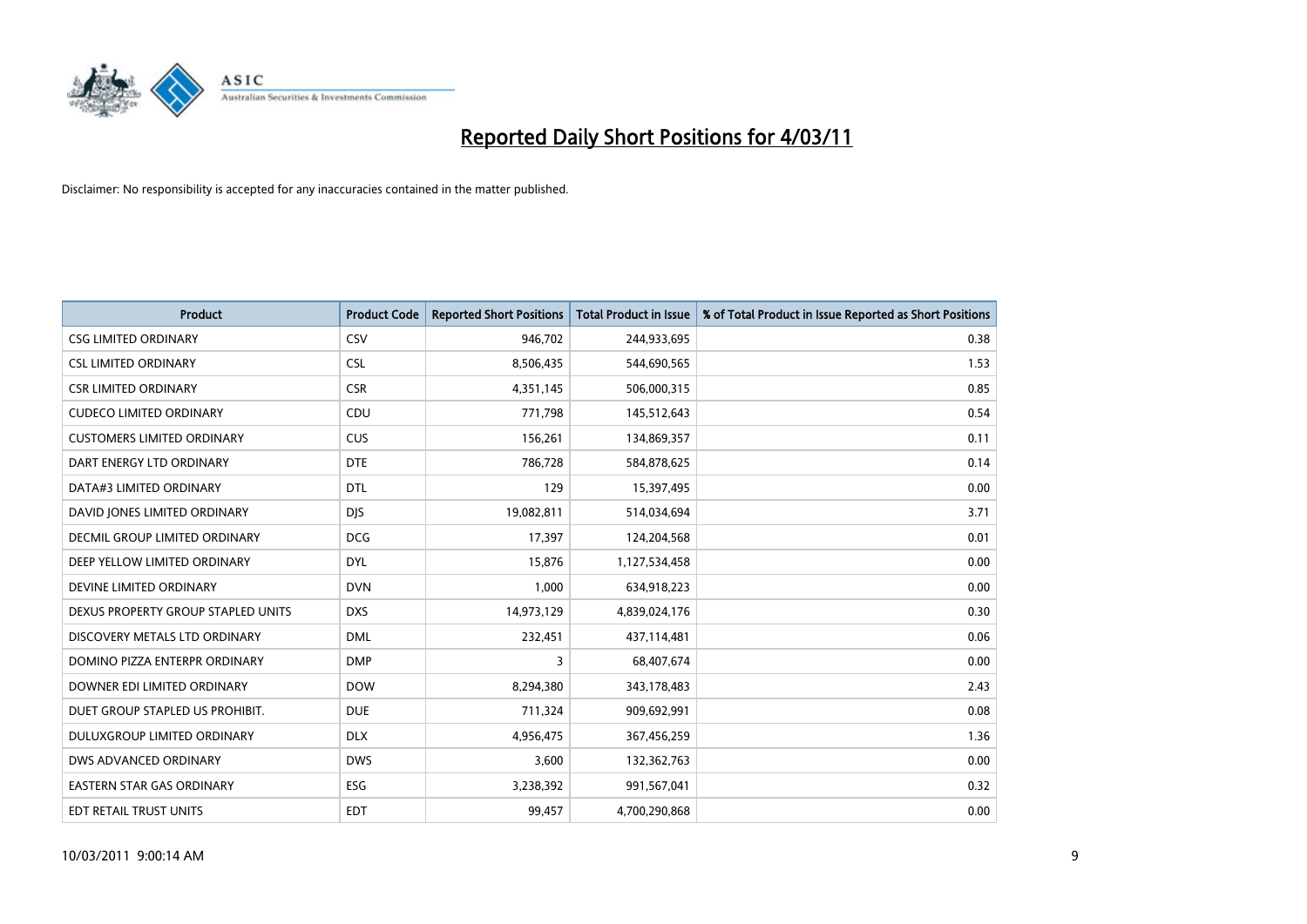

| <b>Product</b>                            | <b>Product Code</b> | <b>Reported Short Positions</b> | <b>Total Product in Issue</b> | % of Total Product in Issue Reported as Short Positions |
|-------------------------------------------|---------------------|---------------------------------|-------------------------------|---------------------------------------------------------|
| <b>ELDERS LIMITED HYBRIDS</b>             | <b>ELDPA</b>        | 202,105                         | 1,500,000                     | 13.47                                                   |
| ELDERS LIMITED ORDINARY                   | <b>ELD</b>          | 21,300,188                      | 448,598,480                   | 4.74                                                    |
| ELDORADO GOLD CORP CDI 1:1                | EAU                 | 257,474                         | 20,062,582                    | 1.28                                                    |
| ELEMENTAL MINERALS ORDINARY               | <b>ELM</b>          | 49,000                          | 152,931,387                   | 0.03                                                    |
| ELEMENTOS LIMITED ORDINARY                | <b>ELT</b>          | 8                               | 70,768,979                    | 0.00                                                    |
| ELIXIR PETROLEUM LTD ORDINARY             | <b>EXR</b>          | 324,400                         | 188,988,472                   | 0.17                                                    |
| <b>EMECO HOLDINGS ORDINARY</b>            | <b>EHL</b>          | 637,749                         | 631,237,586                   | 0.10                                                    |
| ENERGY RESOURCES ORDINARY 'A'             | <b>ERA</b>          | 2,738,069                       | 190,737,934                   | 1.43                                                    |
| <b>ENERGY WORLD CORPOR, ORDINARY</b>      | <b>EWC</b>          | 17,280,627                      | 1,561,166,672                 | 1.12                                                    |
| <b>ENGENCO LIMITED ORDINARY</b>           | EGN                 | 668,476                         | 612,679,212                   | 0.11                                                    |
| ENTEK ENERGY LTD ORDINARY                 | <b>ETE</b>          | 489,903                         | 287,692,535                   | 0.17                                                    |
| <b>ENVESTRA LIMITED ORDINARY</b>          | <b>ENV</b>          | 2,456,494                       | 1,430,398,609                 | 0.18                                                    |
| EQUINOX MINERALS LTD CHESS DEPOSITARY INT | EQN                 | 864,305                         | 877,042,919                   | 0.10                                                    |
| <b>EVEREST FINANCIAL ORDINARY</b>         | EFG                 | 4,300                           | 251,442,316                   | 0.00                                                    |
| <b>EXCO RESOURCES LTD ORDINARY</b>        | EXS                 | 31,826                          | 346,494,187                   | 0.01                                                    |
| EXTRACT RESOURCES ORDINARY                | <b>EXT</b>          | 575,190                         | 250,851,367                   | 0.23                                                    |
| FAIRFAX MEDIA LTD ORDINARY                | <b>FXJ</b>          | 327,908,078                     | 2,351,955,725                 | 13.93                                                   |
| FANTASTIC HOLDINGS ORDINARY               | <b>FAN</b>          | 3,000                           | 102,739,538                   | 0.00                                                    |
| <b>FAR LTD ORDINARY</b>                   | <b>FAR</b>          | 350,037                         | 1,244,439,464                 | 0.03                                                    |
| FERRAUS LIMITED ORDINARY                  | <b>FRS</b>          | 550,628                         | 205,700,890                   | 0.27                                                    |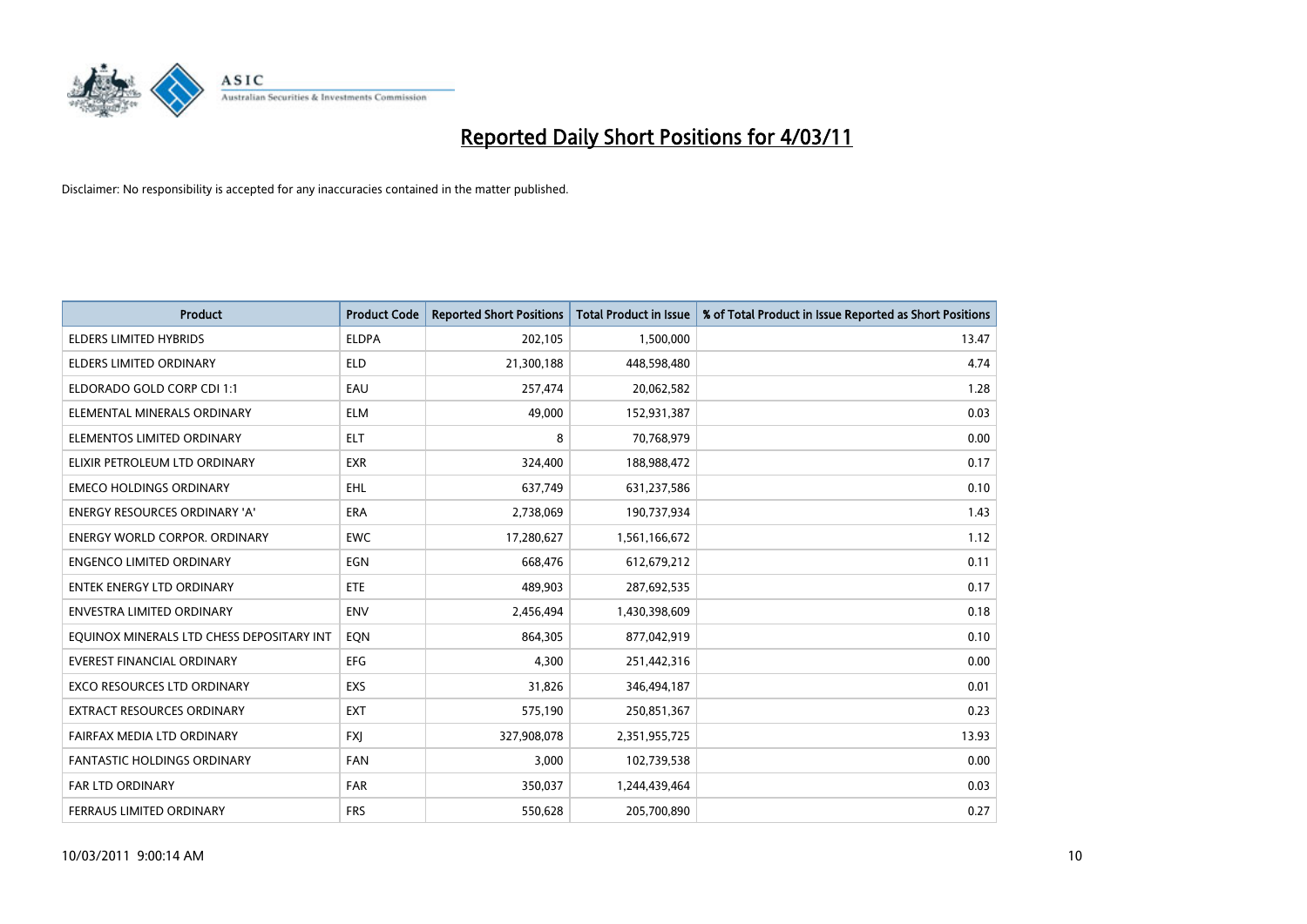

| Product                                      | <b>Product Code</b> | <b>Reported Short Positions</b> | Total Product in Issue | % of Total Product in Issue Reported as Short Positions |
|----------------------------------------------|---------------------|---------------------------------|------------------------|---------------------------------------------------------|
| FISHER & PAYKEL APP. ORDINARY                | <b>FPA</b>          | 8,773,970                       | 724,235,162            | 1.21                                                    |
| FISHER & PAYKEL H. ORDINARY                  | <b>FPH</b>          | 3,256,051                       | 520,409,135            | 0.63                                                    |
| <b>FKP PROPERTY GROUP STAPLED SECURITIES</b> | <b>FKP</b>          | 21,693,757                      | 1,174,033,185          | 1.86                                                    |
| FLEETWOOD CORP ORDINARY                      | <b>FWD</b>          | 68,600                          | 57,281,484             | 0.12                                                    |
| FLETCHER BUILDING ORDINARY                   | <b>FBU</b>          | 6,514,190                       | 611,250,393            | 1.05                                                    |
| FLEXIGROUP LIMITED ORDINARY                  | <b>FXL</b>          | 58,030                          | 275,472,492            | 0.02                                                    |
| <b>FLIGHT CENTRE ORDINARY</b>                | <b>FLT</b>          | 2,766,065                       | 99,805,547             | 2.77                                                    |
| FLINDERS MINES LTD ORDINARY                  | <b>FMS</b>          | 21,571,171                      | 1,820,384,571          | 1.18                                                    |
| FOCUS MINERALS LTD ORDINARY                  | <b>FML</b>          | 2,015,004                       | 2,865,543,210          | 0.07                                                    |
| <b>FORGE GROUP LIMITED ORDINARY</b>          | FGE                 | 13,824                          | 82,924,014             | 0.02                                                    |
| FORTE ENERGY NL ORDINARY                     | <b>FTE</b>          | 2,958,986                       | 669,756,735            | 0.44                                                    |
| <b>FORTESCUE METALS GRP ORDINARY</b>         | <b>FMG</b>          | 7,793,435                       | 3,112,811,159          | 0.23                                                    |
| <b>FOSTER'S GROUP ORDINARY</b>               | FGL                 | 5,757,560                       | 1,935,386,127          | 0.29                                                    |
| FTD CORPORATION ORDINARY                     | <b>FTD</b>          | 8,088                           | 33,474,593             | 0.02                                                    |
| <b>FUNTASTIC LIMITED ORDINARY</b>            | <b>FUN</b>          | 322,528                         | 340,997,682            | 0.09                                                    |
| <b>G.U.D. HOLDINGS ORDINARY</b>              | GUD                 | 503,773                         | 68,426,721             | 0.75                                                    |
| <b>G8 EDUCATION LIMITED ORDINARY</b>         | <b>GEM</b>          | 1,037,137                       | 183,304,537            | 0.57                                                    |
| <b>GALAXY RESOURCES ORDINARY</b>             | GXY                 | 652,149                         | 214,236,091            | 0.30                                                    |
| <b>GEODYNAMICS LIMITED ORDINARY</b>          | GDY                 | 903,138                         | 335,700,525            | 0.27                                                    |
| <b>GINDALBIE METALS LTD ORDINARY</b>         | <b>GBG</b>          | 12,502,180                      | 935,215,590            | 1.35                                                    |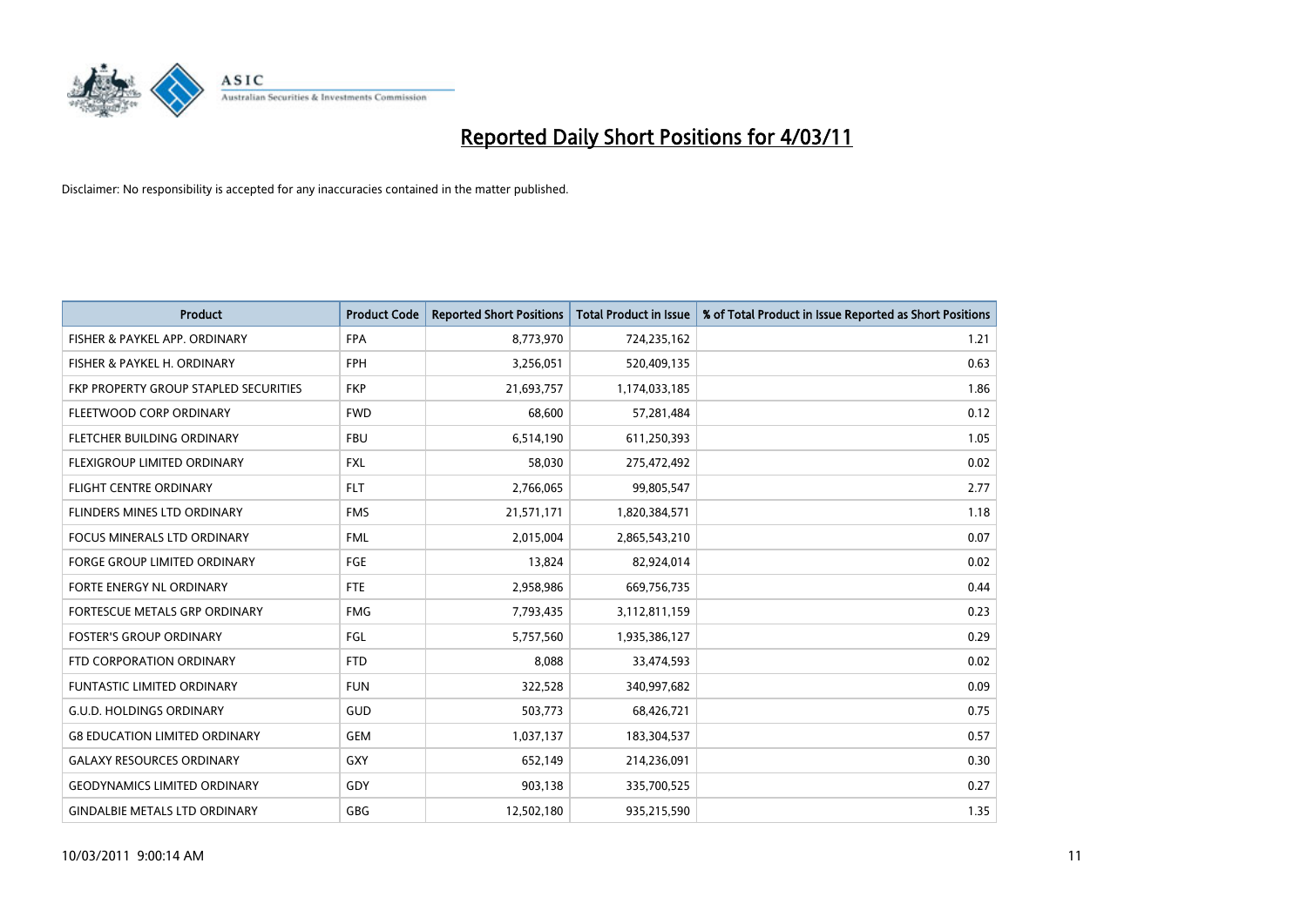

| <b>Product</b>                                   | <b>Product Code</b> | <b>Reported Short Positions</b> | Total Product in Issue | % of Total Product in Issue Reported as Short Positions |
|--------------------------------------------------|---------------------|---------------------------------|------------------------|---------------------------------------------------------|
| <b>GIRALIA RESOURCES NL ORDINARY</b>             | GIR                 | 100,339                         | 183,085,170            | 0.06                                                    |
| <b>GLOBAL MINING ORDINARY</b>                    | <b>GMI</b>          | 8,951                           | 191,820,968            | 0.00                                                    |
| <b>GLOUCESTER COAL ORDINARY</b>                  | GCL                 | 253,055                         | 140,447,062            | 0.18                                                    |
| <b>GME RESOURCES LTD ORDINARY</b>                | <b>GME</b>          | 800                             | 302,352,750            | 0.00                                                    |
| <b>GOLD ONE INT LTD ORDINARY</b>                 | GDO                 | 43,850                          | 807,080,905            | 0.01                                                    |
| <b>GOLDEN WEST RESOURCE ORDINARY</b>             | <b>GWR</b>          | 1,617                           | 192,082,567            | 0.00                                                    |
| <b>GOODMAN FIELDER, ORDINARY</b>                 | GFF                 | 31,930,684                      | 1,380,386,438          | 2.32                                                    |
| <b>GOODMAN GROUP STAPLED US PROHIBIT.</b>        | <b>GMG</b>          | 4,306,823                       | 6,893,222,796          | 0.06                                                    |
| <b>GPT GROUP STAPLED SEC.</b>                    | GPT                 | 10,394,423                      | 1,855,529,431          | 0.56                                                    |
| <b>GRAINCORP LIMITED A CLASS ORDINARY</b>        | <b>GNC</b>          | 672,021                         | 198,318,900            | 0.34                                                    |
| <b>GRANGE RESOURCES. ORDINARY</b>                | <b>GRR</b>          | 1,050,068                       | 1,152,077,403          | 0.09                                                    |
| <b>GREENCAP LIMITED ORDINARY</b>                 | GCG                 |                                 | 262,515,385            | 0.00                                                    |
| <b>GREENLAND MIN EN LTD ORDINARY</b>             | GGG                 | 409,568                         | 314,663,174            | 0.14                                                    |
| <b>GRYPHON MINERALS LTD ORDINARY</b>             | GRY                 | 298,813                         | 292,822,058            | 0.10                                                    |
| <b>GUILDFORD COAL LTD ORDINARY</b>               | <b>GUF</b>          | 11,048                          | 212,083,334            | 0.01                                                    |
| <b>GUINNESS PEAT GROUP. CHESS DEPOSITARY INT</b> | <b>GPG</b>          | 56                              | 292,813,582            | 0.00                                                    |
| <b>GUIARAT NRE COAL LTD ORDINARY</b>             | <b>GNM</b>          | 992,649                         | 990,952,858            | 0.10                                                    |
| <b>GUNNS LIMITED ORDINARY</b>                    | <b>GNS</b>          | 30,909,357                      | 848,401,559            | 3.64                                                    |
| <b>GWA GROUP LTD ORDINARY</b>                    | <b>GWA</b>          | 5,490,204                       | 301,102,514            | 1.84                                                    |
| <b>HARVEY NORMAN ORDINARY</b>                    | <b>HVN</b>          | 43,998,849                      | 1,062,316,784          | 4.10                                                    |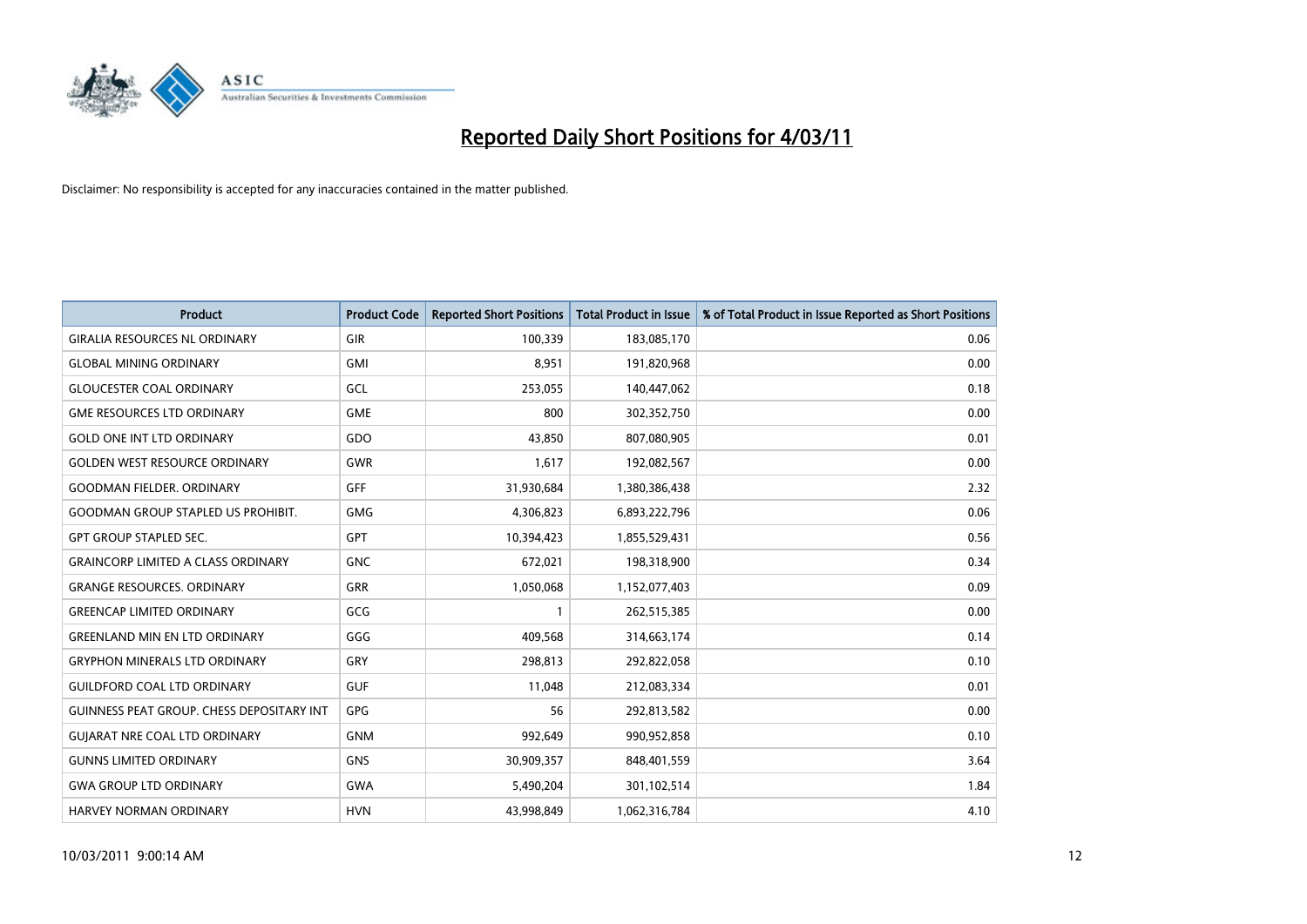

| Product                                  | <b>Product Code</b> | <b>Reported Short Positions</b> | <b>Total Product in Issue</b> | % of Total Product in Issue Reported as Short Positions |
|------------------------------------------|---------------------|---------------------------------|-------------------------------|---------------------------------------------------------|
| HASTIE GROUP LIMITED ORDINARY            | <b>HST</b>          | 2,690,376                       | 239,781,419                   | 1.11                                                    |
| HASTINGS DIVERSIFIED STAPLED SECURITY    | <b>HDF</b>          | 473,860                         | 520,447,040                   | 0.08                                                    |
| <b>HEARTWARE INT INC CDI 35:1</b>        | <b>HIN</b>          | 272,008                         | 66,059,280                    | 0.41                                                    |
| <b>HENDERSON GROUP CDI 1:1</b>           | <b>HGG</b>          | 6,362,806                       | 556,400,565                   | 1.13                                                    |
| HFA HOLDINGS LIMITED DEFERRED SETTLEMENT | <b>HFADA</b>        | 512,137                         | 117,332,543                   | 0.43                                                    |
| <b>HIGHLANDS PACIFIC ORDINARY</b>        | <b>HIG</b>          | 2,332,804                       | 686,082,148                   | 0.34                                                    |
| HILLCREST LITIGAT, ORDINARY              | <b>HLS</b>          | 1,600,000                       | 76,488,557                    | 2.09                                                    |
| HILLGROVE RES LTD ORDINARY               | <b>HGO</b>          | 227,062                         | 793,698,575                   | 0.03                                                    |
| HILLS HOLDINGS LTD ORDINARY              | <b>HIL</b>          | 1,817,581                       | 248,676,841                   | 0.72                                                    |
| HORIZON OIL LIMITED ORDINARY             | <b>HZN</b>          | 2,470,904                       | 1,130,311,515                 | 0.22                                                    |
| HUNNU COAL LIMITED ORDINARY              | <b>HUN</b>          | 1,019,162                       | 182,565,002                   | 0.56                                                    |
| <b>ICON ENERGY LIMITED ORDINARY</b>      | <b>ICN</b>          | 67,000                          | 469,301,394                   | 0.01                                                    |
| <b>IINET LIMITED ORDINARY</b>            | <b>IIN</b>          | 1,095,306                       | 152,160,119                   | 0.71                                                    |
| <b>ILUKA RESOURCES ORDINARY</b>          | ILU                 | 5,286,799                       | 418,700,517                   | 1.27                                                    |
| IMF (AUSTRALIA) LTD ORDINARY             | <b>IMF</b>          | 355,353                         | 122,496,819                   | 0.29                                                    |
| <b>IMX RESOURCES LTD ORDINARY</b>        | <b>IXR</b>          | 20,000                          | 262,612,803                   | 0.01                                                    |
| <b>INCITEC PIVOT ORDINARY</b>            | IPL                 | 6,485,571                       | 1,628,730,107                 | 0.39                                                    |
| INDAGO RESOURCES LTD ORDINARY            | <b>IDG</b>          | 8,179                           | 6,937,987                     | 0.12                                                    |
| <b>INDEPENDENCE GROUP ORDINARY</b>       | <b>IGO</b>          | 1,698,363                       | 138,777,305                   | 1.22                                                    |
| INDO MINES LIMITED ORDINARY              | <b>IDO</b>          | 22,486                          | 211,100,795                   | 0.01                                                    |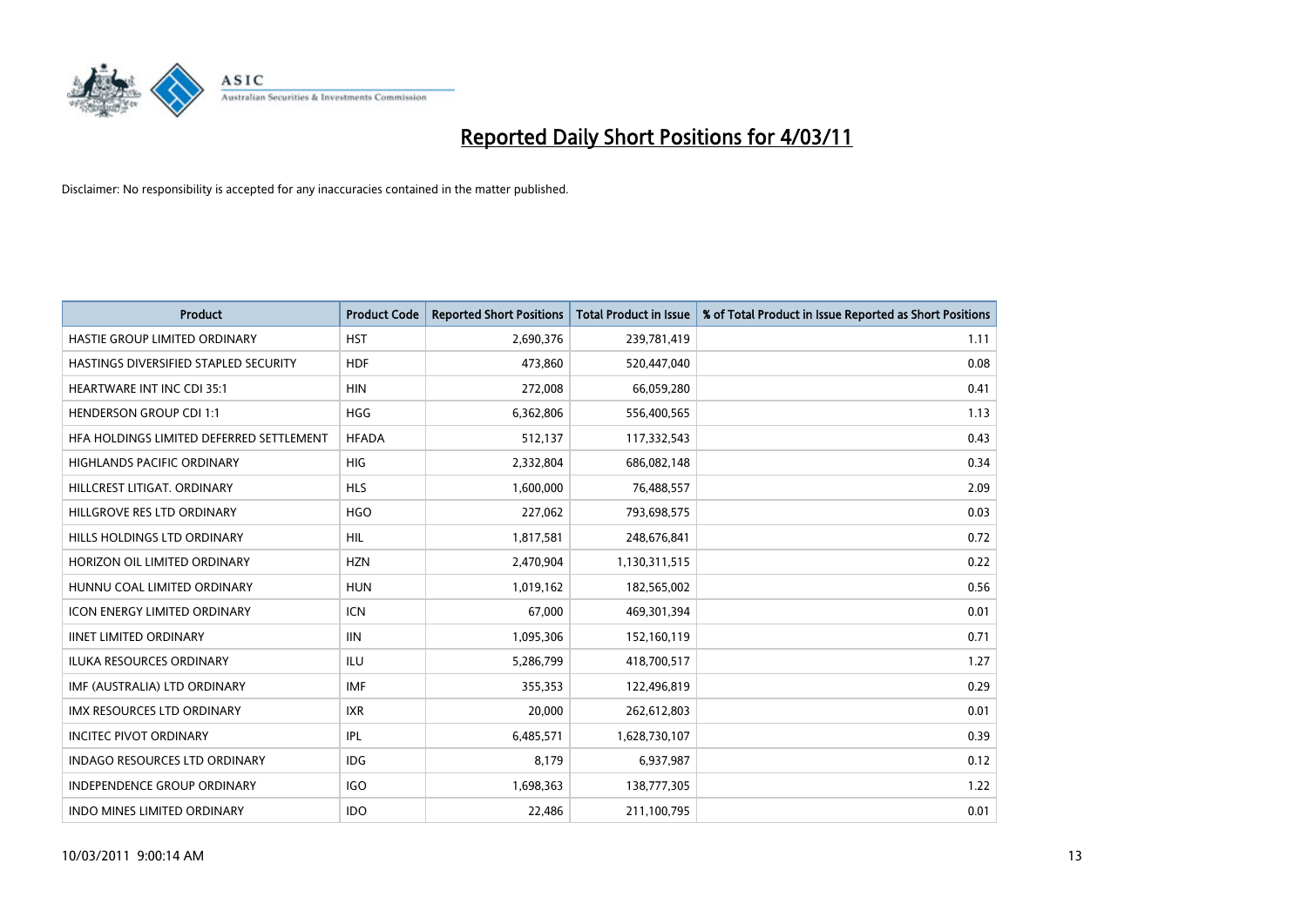

| Product                                   | <b>Product Code</b> | <b>Reported Short Positions</b> | <b>Total Product in Issue</b> | % of Total Product in Issue Reported as Short Positions |
|-------------------------------------------|---------------------|---------------------------------|-------------------------------|---------------------------------------------------------|
| <b>INDOPHIL RESOURCES ORDINARY</b>        | <b>IRN</b>          | 374,813                         | 471,445,763                   | 0.08                                                    |
| <b>INDUSTREA LIMITED ORDINARY</b>         | IDL                 | 2,192,947                       | 363,878,295                   | 0.60                                                    |
| <b>INFIGEN ENERGY STAPLED SECURITIES</b>  | <b>IFN</b>          | 5,819,569                       | 761,222,569                   | 0.75                                                    |
| ING INDUSTRIAL FUND UNITS                 | <b>IIF</b>          | 2,682,559                       | 2,592,249,647                 | 0.11                                                    |
| ING OFFICE FUND STAPLED SECURITIES        | <b>IOF</b>          | 19,183,548                      | 2,729,071,212                 | 0.71                                                    |
| ING RE COM GROUP STAPLED SECURITIES       | ILF.                | 9,075                           | 441,029,194                   | 0.00                                                    |
| INSURANCE AUSTRALIA ORDINARY              | IAG                 | 11,364,430                      | 2,079,034,021                 | 0.53                                                    |
| <b>INTEGRA MINING LTD, ORDINARY</b>       | <b>IGR</b>          | 4,826,507                       | 841,525,727                   | 0.56                                                    |
| INTER COAL HOLD LTD ORDINARY              | ICL                 | 571,671                         | 316,342,835                   | 0.18                                                    |
| <b>INTREPID MINES ORDINARY</b>            | <b>IAU</b>          | 1,321,277                       | 520,317,703                   | 0.27                                                    |
| <b>INVOCARE LIMITED ORDINARY</b>          | <b>IVC</b>          | 1,029,048                       | 102,421,288                   | 1.01                                                    |
| ION LIMITED ORDINARY                      | <b>ION</b>          | 164,453                         | 256,365,105                   | 0.06                                                    |
| <b>IOOF HOLDINGS LTD ORDINARY</b>         | IFL.                | 1,233,892                       | 229,794,395                   | 0.52                                                    |
| <b>IRESS MARKET TECH. ORDINARY</b>        | <b>IRE</b>          | 2,206,156                       | 126,018,142                   | 1.74                                                    |
| <b>IRON ORE HOLDINGS ORDINARY</b>         | <b>IOH</b>          | 65,722                          | 137,730,310                   | 0.05                                                    |
| ISHARES MSCI AUS 200 ISHARES MSCI AUS 200 | IOZ                 | 85,050                          | 1,950,000                     | 4.36                                                    |
| <b>ISHARES MSCI BRIC CDI 1:1</b>          | <b>IBK</b>          | 6,771                           | 3,650,000                     | 0.19                                                    |
| ISHARES S&P 500 CDI 1:1                   | <b>IVV</b>          | 33,141                          | 116,350,000                   | 0.03                                                    |
| ISHARES SMALL ORDS ISHARES SMALL ORDS     | <b>ISO</b>          | 50,200                          | 5,400,000                     | 0.93                                                    |
| <b>ISOFT GROUP LIMITED ORDINARY</b>       | <b>ISF</b>          | 5,693,488                       | 1,070,595,874                 | 0.53                                                    |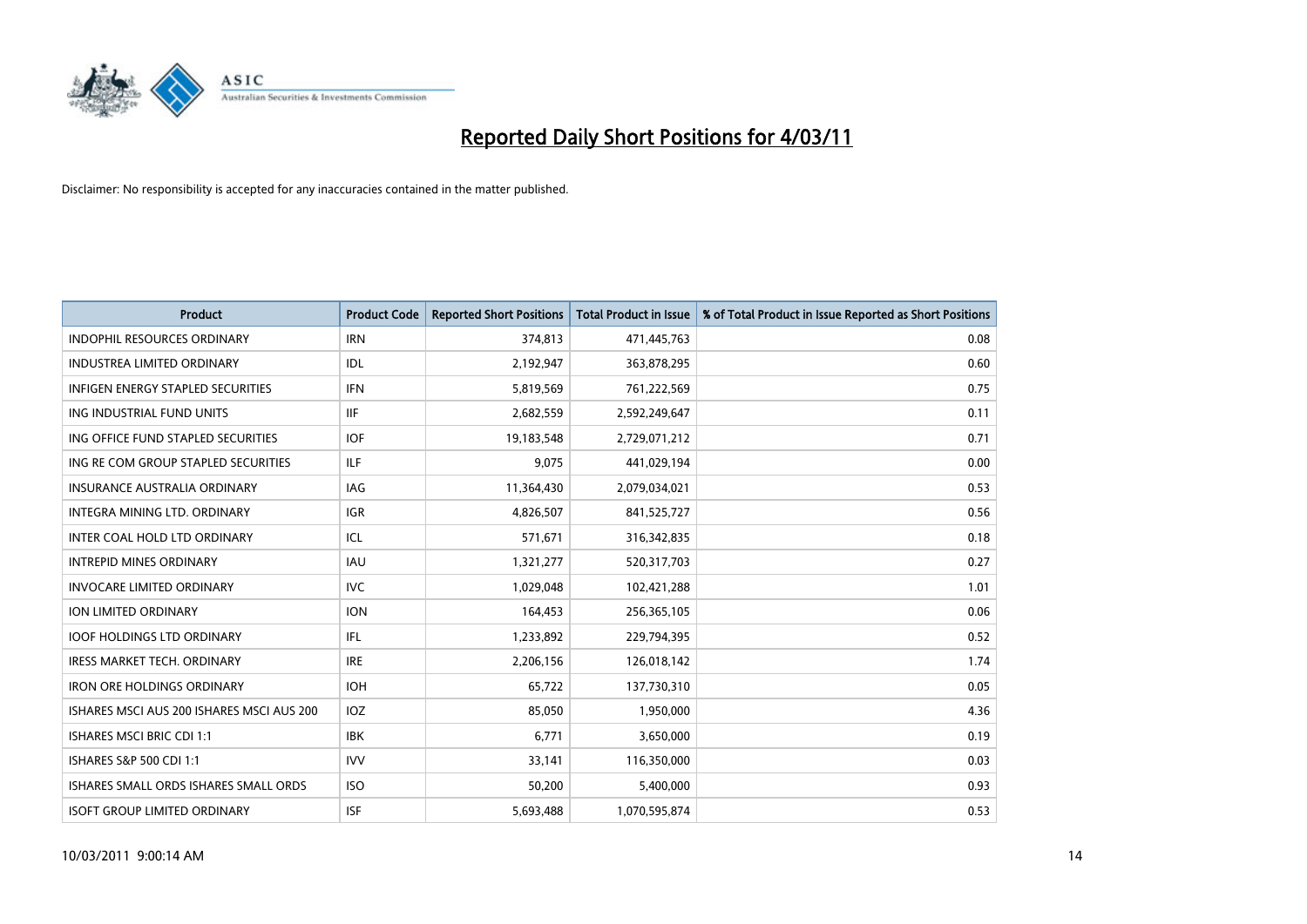

| Product                                         | <b>Product Code</b> | <b>Reported Short Positions</b> | <b>Total Product in Issue</b> | % of Total Product in Issue Reported as Short Positions |
|-------------------------------------------------|---------------------|---------------------------------|-------------------------------|---------------------------------------------------------|
| <b>IVANHOE AUSTRALIA ORDINARY</b>               | <b>IVA</b>          | 327,250                         | 418,467,053                   | 0.08                                                    |
| <b>JABIRU METALS LTD ORDINARY</b>               | <b>JML</b>          | 161,459                         | 553,304,180                   | 0.02                                                    |
| <b>IAMES HARDIE INDUST CHESS DEPOSITARY INT</b> | <b>IHX</b>          | 15,929,129                      | 436,386,587                   | 3.63                                                    |
| <b>JAMESON RESOURCES ORDINARY</b>               | JAL                 | 1,600,000                       | 95,828,865                    | 1.67                                                    |
| <b>JB HI-FI LIMITED ORDINARY</b>                | <b>IBH</b>          | 10,131,276                      | 109,325,145                   | 9.28                                                    |
| KAGARA LTD ORDINARY                             | KZL                 | 5,229,240                       | 707,789,717                   | 0.74                                                    |
| KANGAROO RES LTD ORDINARY                       | <b>KRL</b>          | 600,000                         | 1,119,430,012                 | 0.05                                                    |
| KAROON GAS AUSTRALIA ORDINARY                   | <b>KAR</b>          | 938,461                         | 220,725,769                   | 0.42                                                    |
| KATHMANDU HOLD LTD ORDINARY                     | <b>KMD</b>          | 704,238                         | 200,000,000                   | 0.35                                                    |
| KENTOR GOLD LIMITED ORDINARY                    | <b>KGL</b>          | 286,945                         | 1,061,592,950                 | 0.03                                                    |
| KEYBRIDGE CAPITAL ORDINARY                      | <b>KBC</b>          | 5,999                           | 172,070,564                   | 0.00                                                    |
| KIMBERLEY METALS LTD ORDINARY                   | <b>KBL</b>          | 1,821                           | 161,976,319                   | 0.00                                                    |
| KINGSGATE CONSOLID, ORDINARY                    | <b>KCN</b>          | 973,725                         | 134,973,751                   | 0.70                                                    |
| LEIGHTON HOLDINGS ORDINARY                      | LEI                 | 7,386,163                       | 302,244,299                   | 2.43                                                    |
| LEND LEASE GROUP UNIT/ORD STAPLED               | <b>LLC</b>          | 1,703,826                       | 565,558,754                   | 0.30                                                    |
| LINC ENERGY LTD ORDINARY                        | <b>LNC</b>          | 5,917,626                       | 503,418,900                   | 1.19                                                    |
| LIQUEFIED NATURAL ORDINARY                      | <b>LNG</b>          | 657,298                         | 214,099,015                   | 0.31                                                    |
| LYNAS CORPORATION ORDINARY                      | <b>LYC</b>          | 49,249,196                      | 1,662,499,093                 | 2.97                                                    |
| M2 TELECOMMUNICATION ORDINARY                   | <b>MTU</b>          | 10,212                          | 122,855,336                   | 0.01                                                    |
| MACARTHUR COAL ORDINARY                         | <b>MCC</b>          | 2,754,334                       | 299,476,903                   | 0.91                                                    |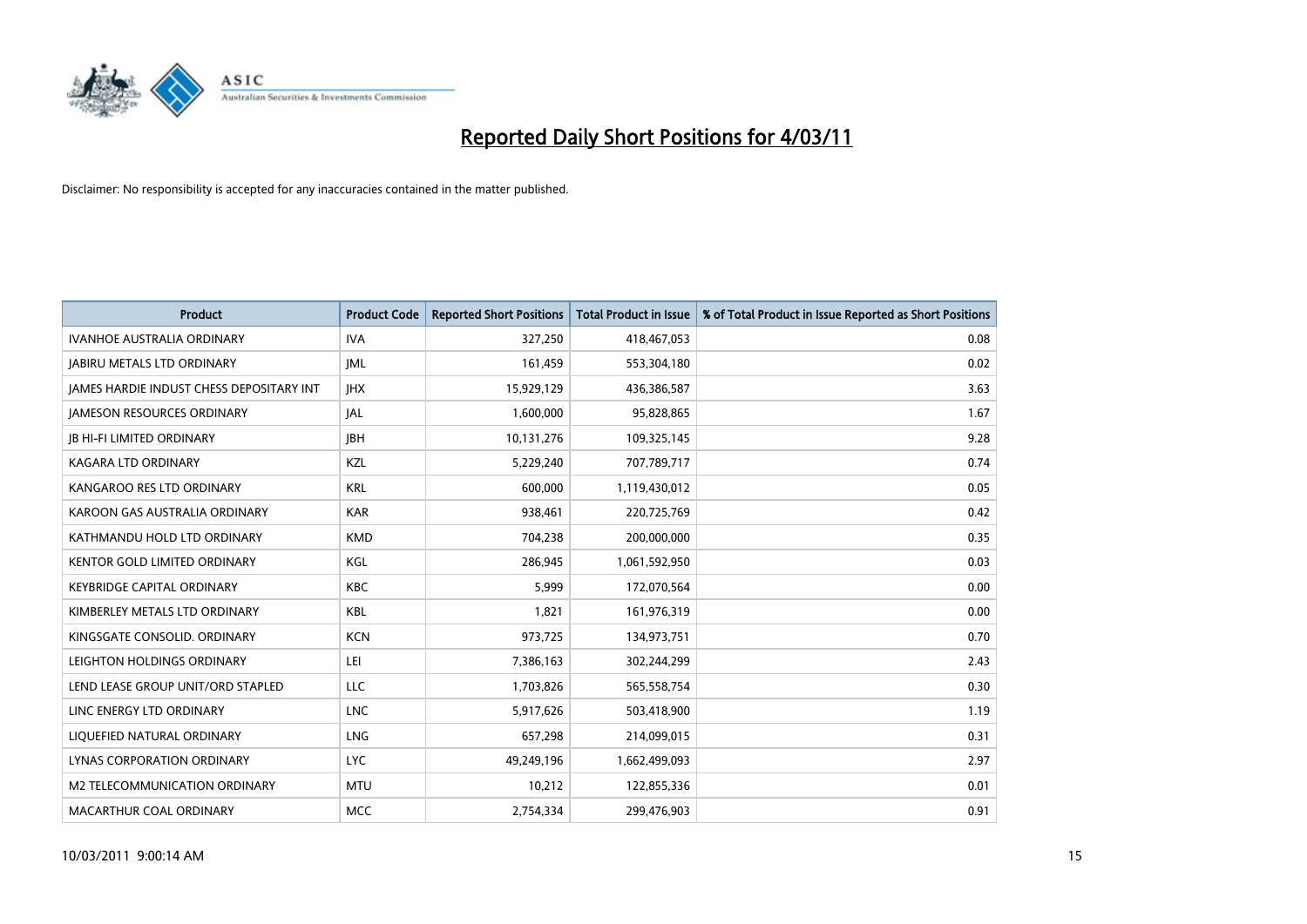

| <b>Product</b>                        | <b>Product Code</b> | <b>Reported Short Positions</b> | Total Product in Issue | % of Total Product in Issue Reported as Short Positions |
|---------------------------------------|---------------------|---------------------------------|------------------------|---------------------------------------------------------|
| <b>MACMAHON HOLDINGS ORDINARY</b>     | <b>MAH</b>          | 5,548,497                       | 733,711,705            | 0.75                                                    |
| MACO ATLAS ROADS GRP ORDINARY STAPLED | <b>MOA</b>          | 4,108,304                       | 452,345,907            | 0.89                                                    |
| MACQUARIE GROUP LTD ORDINARY          | MQG                 | 2,458,695                       | 346,814,961            | 0.70                                                    |
| MAGELLAN FIN GRP LTD ORDINARY         | <b>MFG</b>          | 78                              | 148,238,898            | 0.00                                                    |
| MAGMA METALS LTD. ORDINARY            | <b>MMW</b>          | 556,000                         | 195,610,923            | 0.29                                                    |
| <b>MANTRA RESOURCES ORDINARY</b>      | <b>MRU</b>          | 31,149                          | 134,465,075            | 0.02                                                    |
| MAP GROUP STAPLED US PROHIBIT.        | <b>MAP</b>          | 3,330,396                       | 1,861,210,782          | 0.18                                                    |
| MARYBOROUGH SUGAR ORDINARY            | <b>MSF</b>          | 23,110                          | 69,029,013             | 0.03                                                    |
| MATRIX C & E LTD ORDINARY             | <b>MCE</b>          | 27,030                          | 72,964,098             | 0.03                                                    |
| MCMILLAN SHAKESPEARE ORDINARY         | <b>MMS</b>          | 52,322                          | 67,998,560             | 0.07                                                    |
| MCPHERSON'S LTD ORDINARY              | <b>MCP</b>          | 31,000                          | 71,651,758             | 0.04                                                    |
| MEDUSA MINING LTD ORDINARY            | <b>MML</b>          | 1,177,034                       | 188,233,911            | 0.63                                                    |
| MELBOURNE IT LIMITED ORDINARY         | <b>MLB</b>          | 156,800                         | 80,043,955             | 0.20                                                    |
| MEO AUSTRALIA LTD ORDINARY            | <b>MEO</b>          | 5,725,269                       | 539,913,260            | 1.05                                                    |
| <b>MERMAID MARINE ORDINARY</b>        | <b>MRM</b>          | 732,977                         | 213,763,662            | 0.33                                                    |
| MESOBLAST LIMITED ORDINARY            | <b>MSB</b>          | 227,557                         | 277,937,562            | 0.08                                                    |
| METALS X LIMITED ORDINARY             | <b>MLX</b>          | 77,960                          | 1,365,661,782          | 0.01                                                    |
| METCASH LIMITED ORDINARY              | <b>MTS</b>          | 23,659,091                      | 768,804,339            | 3.07                                                    |
| METGASCO LIMITED ORDINARY             | <b>MEL</b>          | 235,435                         | 252,460,972            | 0.09                                                    |
| MICLYN EXP OFFSHR ORDINARY            | <b>MIO</b>          | 166,210                         | 274,618,684            | 0.06                                                    |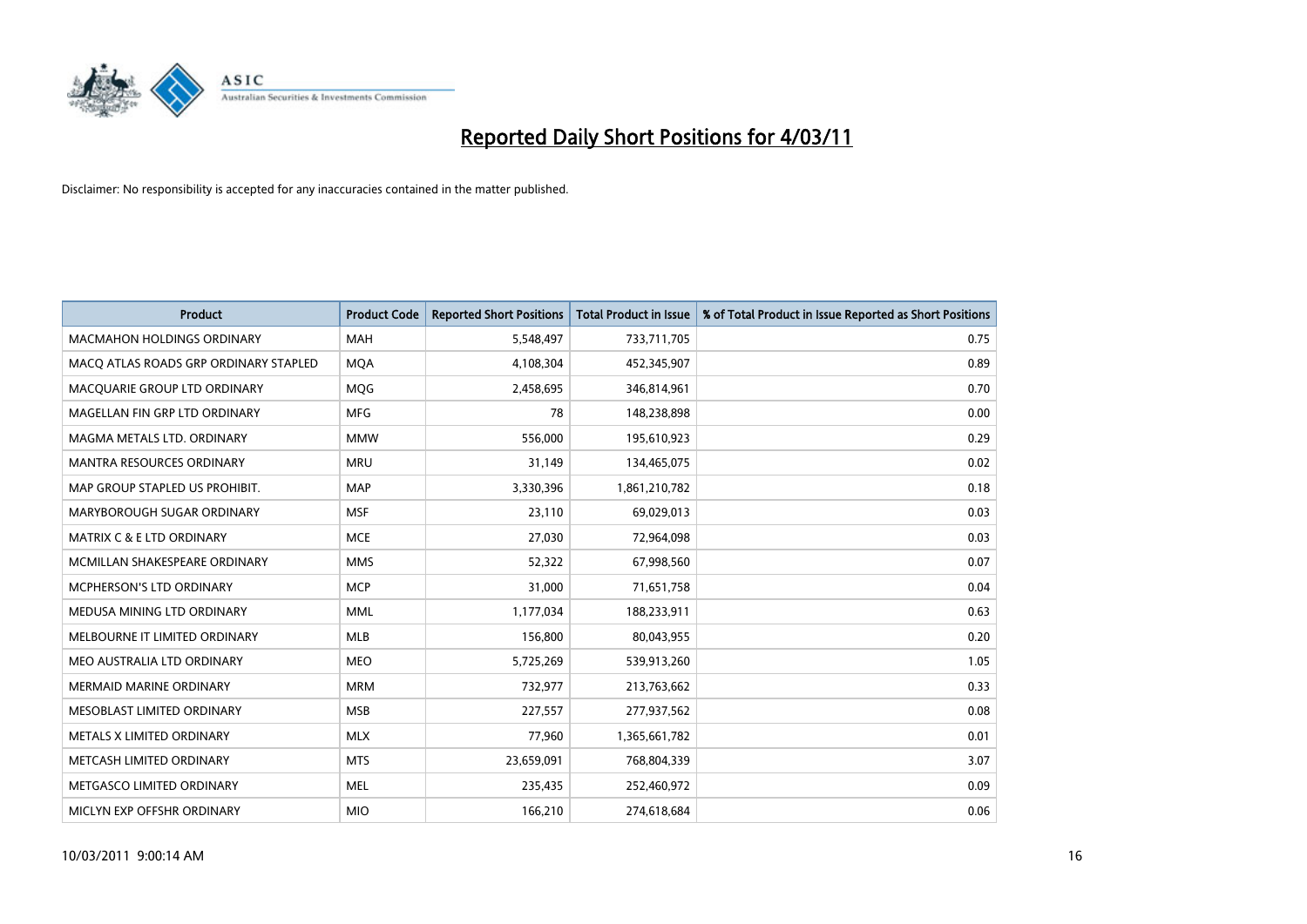

| Product                                 | <b>Product Code</b> | <b>Reported Short Positions</b> | <b>Total Product in Issue</b> | % of Total Product in Issue Reported as Short Positions |
|-----------------------------------------|---------------------|---------------------------------|-------------------------------|---------------------------------------------------------|
| MINARA RESOURCES ORDINARY               | <b>MRE</b>          | 6,980,779                       | 1,169,424,487                 | 0.58                                                    |
| MINCOR RESOURCES NL ORDINARY            | <b>MCR</b>          | 497,195                         | 200,608,804                   | 0.25                                                    |
| MINEMAKERS LIMITED ORDINARY             | <b>MAK</b>          | 269,127                         | 227,003,950                   | 0.12                                                    |
| MINERAL DEPOSITS ORDINARY               | <b>MDL</b>          | 255,334                         | 60,768,582                    | 0.42                                                    |
| MINERAL RESOURCES, ORDINARY             | <b>MIN</b>          | 435,794                         | 168,922,735                   | 0.26                                                    |
| MIRABELA NICKEL LTD ORDINARY            | <b>MBN</b>          | 9,281,941                       | 491,561,237                   | 1.87                                                    |
| MIRVAC GROUP STAPLED SECURITIES         | <b>MGR</b>          | 14,406,633                      | 3,415,819,357                 | 0.42                                                    |
| <b>MOLOPO ENERGY LTD ORDINARY</b>       | <b>MPO</b>          | 1,043,566                       | 250,972,584                   | 0.42                                                    |
| MOLY MINES LIMITED ORDINARY             | <b>MOL</b>          | 3,251                           | 365,893,989                   | 0.00                                                    |
| MONADELPHOUS GROUP ORDINARY             | <b>MND</b>          | 596,420                         | 87,576,827                    | 0.69                                                    |
| <b>MONTO MINERALS LTD ORDINARY</b>      | <b>MOO</b>          | 5,000,000                       | 596,181,332                   | 0.84                                                    |
| MORTGAGE CHOICE LTD ORDINARY            | MOC                 | 2,744                           | 119,948,255                   | 0.00                                                    |
| <b>MOUNT GIBSON IRON ORDINARY</b>       | <b>MGX</b>          | 4,020,080                       | 1,082,570,693                 | 0.37                                                    |
| MULTIPLEX SITES SITES                   | <b>MXUPA</b>        | 45                              | 4,500,000                     | 0.00                                                    |
| MURCHISON METALS LTD ORDINARY           | <b>MMX</b>          | 13,356,790                      | 435,884,268                   | 3.06                                                    |
| MYER HOLDINGS LTD ORDINARY              | <b>MYR</b>          | 12,145,410                      | 582,297,884                   | 2.08                                                    |
| <b>MYSTATE LIMITED ORDINARY</b>         | <b>MYS</b>          | 1,400                           | 67,439,158                    | 0.00                                                    |
| NAMOI COTTON CO-OP CO-OPERATIVE CAP.UNT | <b>NAM</b>          | 205,227                         | 96,978,836                    | 0.21                                                    |
| NATIONAL AUST, BANK ORDINARY            | <b>NAB</b>          | 8,275,539                       | 2,169,575,514                 | 0.38                                                    |
| NATURAL FUEL LIMITED ORDINARY           | <b>NFL</b>          |                                 | 721,912                       | 0.00                                                    |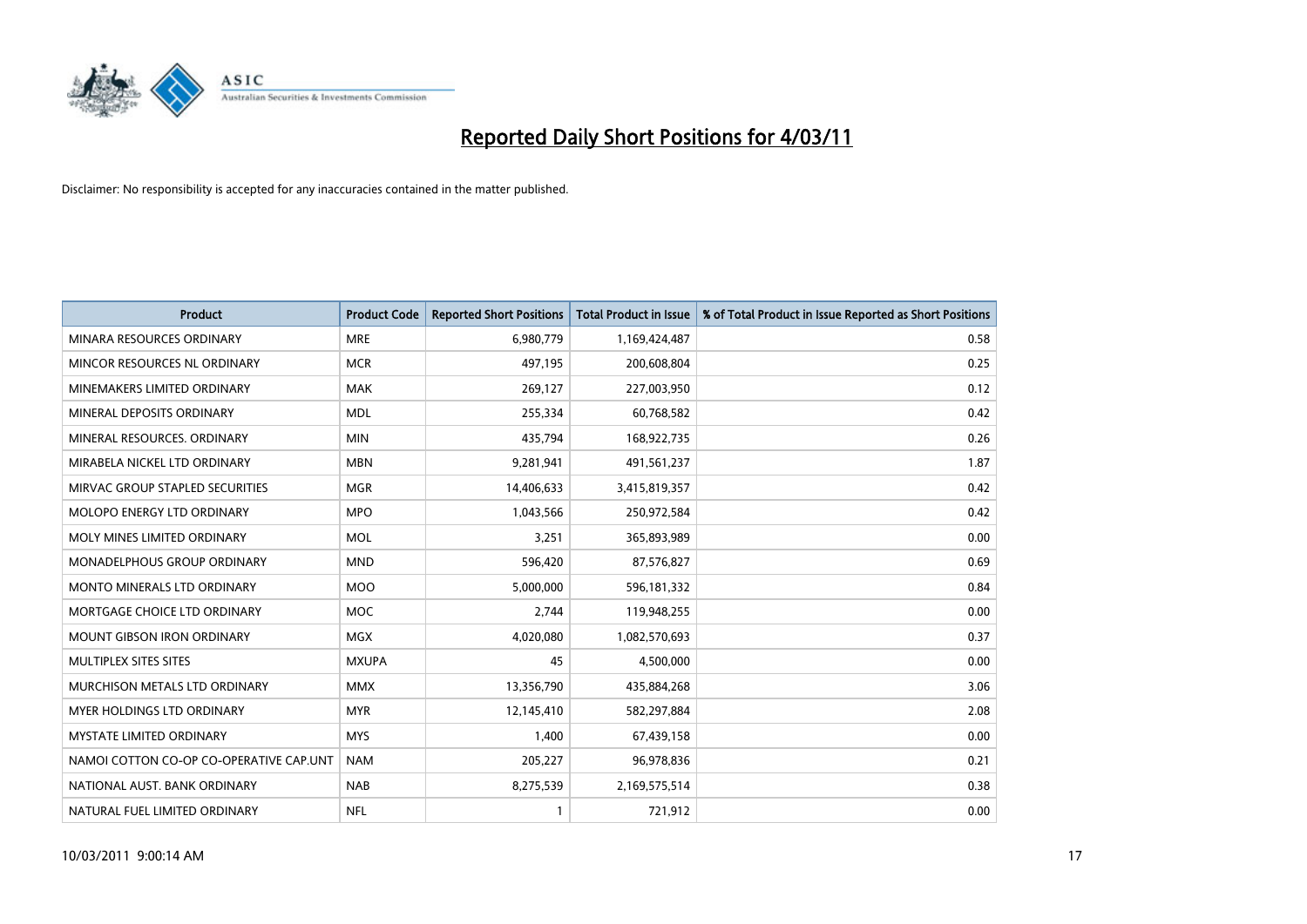

| Product                       | <b>Product Code</b> | <b>Reported Short Positions</b> | <b>Total Product in Issue</b> | % of Total Product in Issue Reported as Short Positions |
|-------------------------------|---------------------|---------------------------------|-------------------------------|---------------------------------------------------------|
| NAVITAS LIMITED ORDINARY      | <b>NVT</b>          | 2,701,904                       | 369,358,564                   | 0.72                                                    |
| NEPTUNE MARINE ORDINARY       | <b>NMS</b>          | 1,794,589                       | 442,352,382                   | 0.40                                                    |
| NEW HOPE CORPORATION ORDINARY | <b>NHC</b>          | 979,756                         | 830,230,549                   | 0.11                                                    |
| NEWCREST MINING ORDINARY      | <b>NCM</b>          | 2,905,404                       | 765,173,287                   | 0.37                                                    |
| NEWS CORP A NON-VOTING CDI    | <b>NWSLV</b>        | 41,668                          | 1,829,322,571                 | 0.00                                                    |
| NEWS CORP B VOTING CDI        | <b>NWS</b>          | 5,911,849                       | 798,520,953                   | 0.73                                                    |
| NEXBIS LIMITED ORDINARY       | <b>NBS</b>          | 63,733                          | 798,356,704                   | 0.01                                                    |
| NEXUS ENERGY LIMITED ORDINARY | <b>NXS</b>          | 20,841,070                      | 1,020,257,304                 | 2.05                                                    |
| NIB HOLDINGS LIMITED ORDINARY | <b>NHF</b>          | 93,834                          | 466,765,752                   | 0.02                                                    |
| NICK SCALI LIMITED ORDINARY   | <b>NCK</b>          | 35,846                          | 81,000,000                    | 0.04                                                    |
| NIDO PETROLEUM ORDINARY       | <b>NDO</b>          | 63,244                          | 1,373,822,119                 | 0.00                                                    |
| NKWE PLATINUM 10C US COMMON   | <b>NKP</b>          | 240,577                         | 559,651,184                   | 0.05                                                    |
| NOBLE MINERAL RES ORDINARY    | <b>NMG</b>          | 721,070                         | 380,667,944                   | 0.19                                                    |
| NORTHERN CREST ORDINARY       | <b>NOC</b>          | 24,345                          | 116,074,781                   | 0.02                                                    |
| NORTHERN ENERGY CORP ORDINARY | <b>NEC</b>          | 29,448                          | 130,623,363                   | 0.02                                                    |
| NORTHERN IRON LTD ORDINARY    | <b>NFE</b>          | 1,357,218                       | 336,084,863                   | 0.40                                                    |
| NORTHERN MIN LTD ORDINARY     | <b>NTU</b>          | 97,075                          | 164,595,022                   | 0.06                                                    |
| NORTON GOLD FIELDS ORDINARY   | <b>NGF</b>          | 3,000                           | 684,830,265                   | 0.00                                                    |
| NRW HOLDINGS LIMITED ORDINARY | <b>NWH</b>          | 225,823                         | 251,223,000                   | 0.08                                                    |
| NUCOAL RESOURCES NL ORDINARY  | <b>NCR</b>          | 1,923,751                       | 434,612,580                   | 0.45                                                    |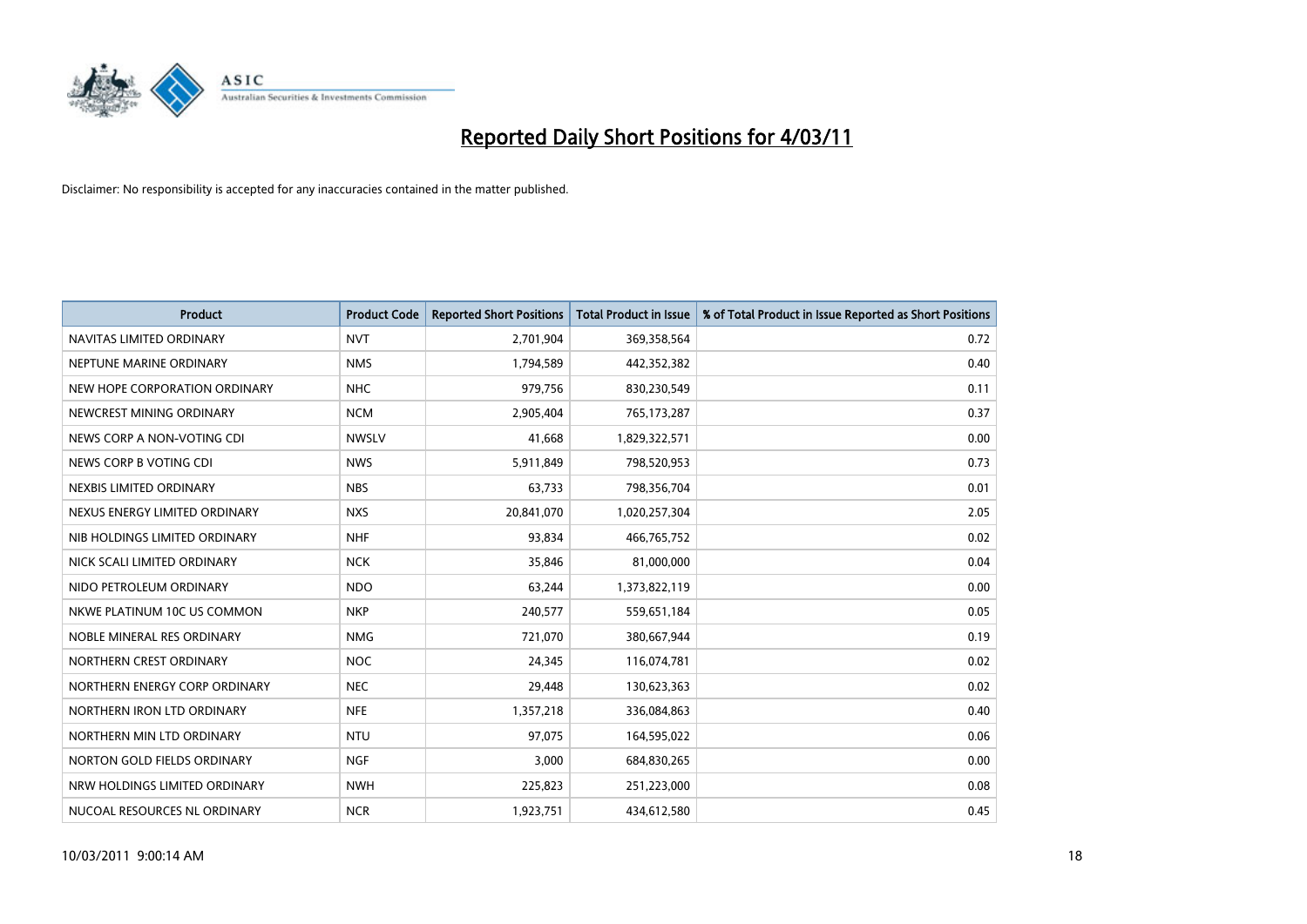

| <b>Product</b>                        | <b>Product Code</b> | <b>Reported Short Positions</b> | <b>Total Product in Issue</b> | % of Total Product in Issue Reported as Short Positions |
|---------------------------------------|---------------------|---------------------------------|-------------------------------|---------------------------------------------------------|
| NUFARM LIMITED ORDINARY               | <b>NUF</b>          | 5,850,290                       | 261,833,005                   | 2.21                                                    |
| NUPLEX INDUSTRIES ORDINARY            | <b>NPX</b>          | 107,106                         | 195,060,783                   | 0.05                                                    |
| NYOTA MINERALS LTD ORDINARY           | <b>NYO</b>          | 2,738,152                       | 477,948,263                   | 0.57                                                    |
| OAKTON LIMITED ORDINARY               | <b>OKN</b>          | 612,322                         | 93,674,235                    | 0.65                                                    |
| OCEANAGOLD CORP. CHESS DEPOSITARY INT | <b>OGC</b>          | 581,524                         | 262,062,610                   | 0.22                                                    |
| OCEANIA CAPITAL LTD ORDINARY          | <b>OCP</b>          | 2,500                           | 91,921,295                    | 0.00                                                    |
| OIL SEARCH LTD ORDINARY               | OSH                 | 4,864,059                       | 1,312,888,303                 | 0.36                                                    |
| OM HOLDINGS LIMITED ORDINARY          | OMH                 | 5,115,188                       | 503,085,150                   | 1.00                                                    |
| ONESTEEL LIMITED ORDINARY             | OST                 | 8,979,655                       | 1,334,723,421                 | 0.65                                                    |
| ORICA LIMITED ORDINARY                | ORI                 | 878,525                         | 363,223,767                   | 0.23                                                    |
| ORIGIN ENERGY ORDINARY                | <b>ORG</b>          | 3,492,496                       | 885,185,012                   | 0.38                                                    |
| OROCOBRE LIMITED ORDINARY             | <b>ORE</b>          | 527,109                         | 102,813,894                   | 0.51                                                    |
| OROTONGROUP LIMITED ORDINARY          | <b>ORL</b>          | 6.141                           | 40,880,902                    | 0.02                                                    |
| OTTO ENERGY LIMITED ORDINARY          | OEL                 | 115,948                         | 1,134,540,071                 | 0.01                                                    |
| OZ MINERALS ORDINARY                  | <b>OZL</b>          | 23,785,849                      | 3,238,546,504                 | 0.74                                                    |
| <b>PACIFIC BRANDS ORDINARY</b>        | <b>PBG</b>          | 10,364,910                      | 931,386,248                   | 1.12                                                    |
| PALADIN ENERGY LTD ORDINARY           | <b>PDN</b>          | 16,872,563                      | 777,455,983                   | 2.16                                                    |
| PANAUST LIMITED ORDINARY              | <b>PNA</b>          | 12,936,599                      | 2,963,456,676                 | 0.42                                                    |
| PANORAMIC RESOURCES ORDINARY          | PAN                 | 1,225,171                       | 207,050,710                   | 0.58                                                    |
| PAPERLINX LIMITED ORDINARY            | <b>PPX</b>          | 28,215,162                      | 603,580,761                   | 4.68                                                    |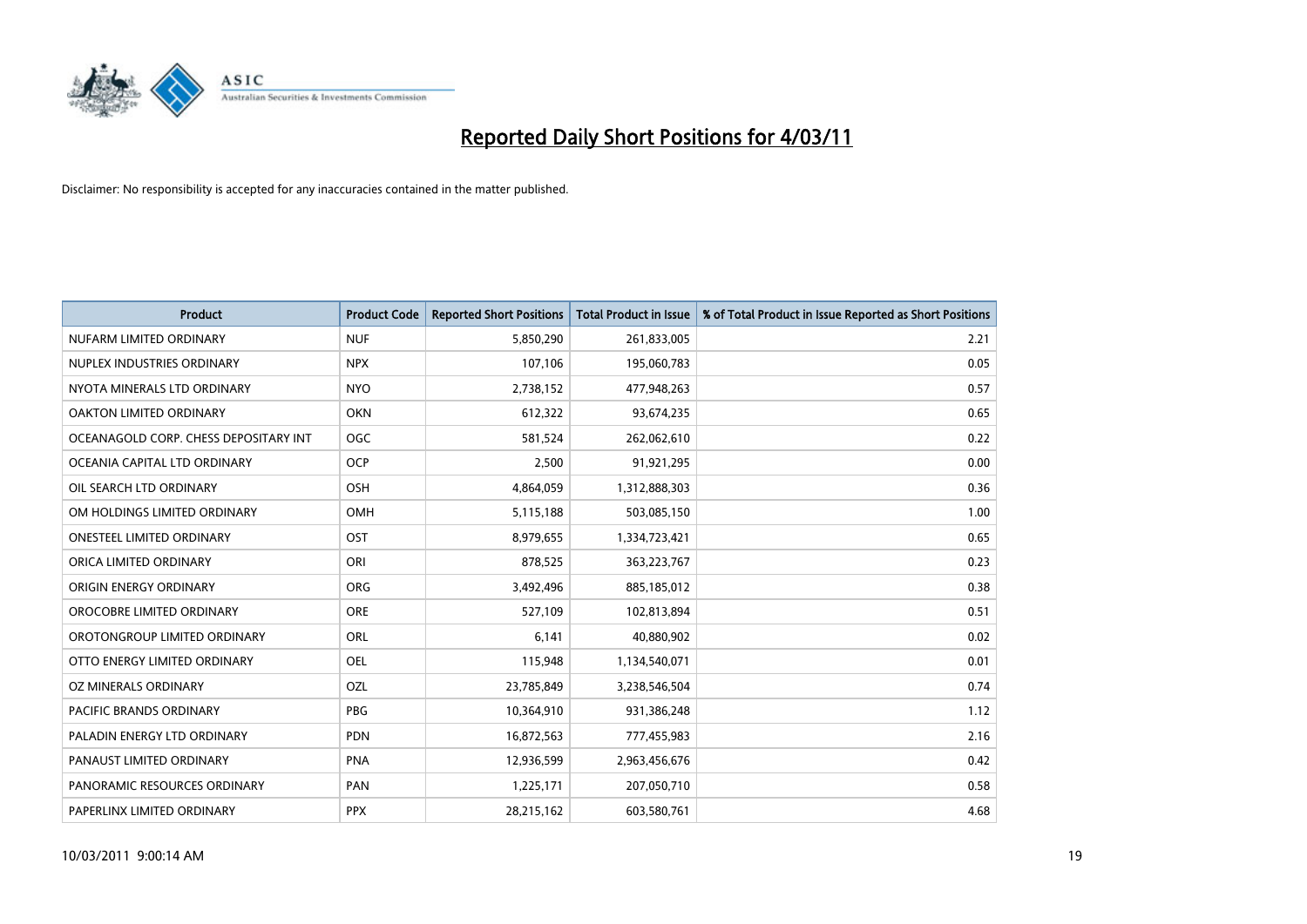

| <b>Product</b>                | <b>Product Code</b> | <b>Reported Short Positions</b> | <b>Total Product in Issue</b> | % of Total Product in Issue Reported as Short Positions |
|-------------------------------|---------------------|---------------------------------|-------------------------------|---------------------------------------------------------|
| PAPILLON RES LTD ORDINARY     | PIR                 | 455,090                         | 188,979,868                   | 0.25                                                    |
| PATTIES FOODS LTD ORDINARY    | PFL                 |                                 | 138,908,853                   | 0.00                                                    |
| PEET LIMITED ORDINARY         | <b>PPC</b>          | 114,018                         | 302,965,804                   | 0.03                                                    |
| PENINSULA ENERGY LTD ORDINARY | <b>PEN</b>          | 1,075,565                       | 2,082,328,714                 | 0.05                                                    |
| PERILYA LIMITED ORDINARY      | PEM                 | 1,337,649                       | 526,075,563                   | 0.26                                                    |
| PERPETUAL LIMITED ORDINARY    | <b>PPT</b>          | 2,478,209                       | 44,140,166                    | 5.58                                                    |
| PERSEUS MINING LTD ORDINARY   | PRU                 | 2,802,164                       | 423,187,088                   | 0.66                                                    |
| PETSEC ENERGY ORDINARY        | <b>PSA</b>          | 223,332                         | 231,283,622                   | 0.10                                                    |
| PHARMAXIS LTD ORDINARY        | <b>PXS</b>          | 1,102,891                       | 228,127,809                   | 0.48                                                    |
| PHOTON GROUP LTD ORDINARY     | PGA                 | 250,510                         | 1,540,543,357                 | 0.02                                                    |
| PIKE RIVER COAL ORDINARY      | <b>PRC</b>          | 257,595                         | 405,513,933                   | 0.06                                                    |
| PLATINUM ASSET ORDINARY       | <b>PTM</b>          | 5,902,792                       | 561,347,878                   | 1.07                                                    |
| PLATINUM AUSTRALIA ORDINARY   | <b>PLA</b>          | 5,153,084                       | 392,430,039                   | 1.32                                                    |
| PLATINUM CAPITAL LTD ORDINARY | <b>PMC</b>          |                                 | 163,732,888                   | 0.00                                                    |
| PLUTON RESOURCES ORDINARY     | <b>PLV</b>          | 19,436                          | 181,457,362                   | 0.01                                                    |
| PMP LIMITED ORDINARY          | <b>PMP</b>          | 1,760,660                       | 335,338,483                   | 0.52                                                    |
| PORT BOUVARD LIMITED ORDINARY | PBD                 | 6,754                           | 593,868,295                   | 0.00                                                    |
| PREMIER INVESTMENTS ORDINARY  | <b>PMV</b>          | 318,387                         | 155,030,045                   | 0.21                                                    |
| PRIMA BIOMED LTD ORDINARY     | PRR                 | 5,779                           | 783,169,465                   | 0.00                                                    |
| PRIMARY HEALTH CARE ORDINARY  | PRY                 | 9,925,807                       | 496,073,188                   | 1.99                                                    |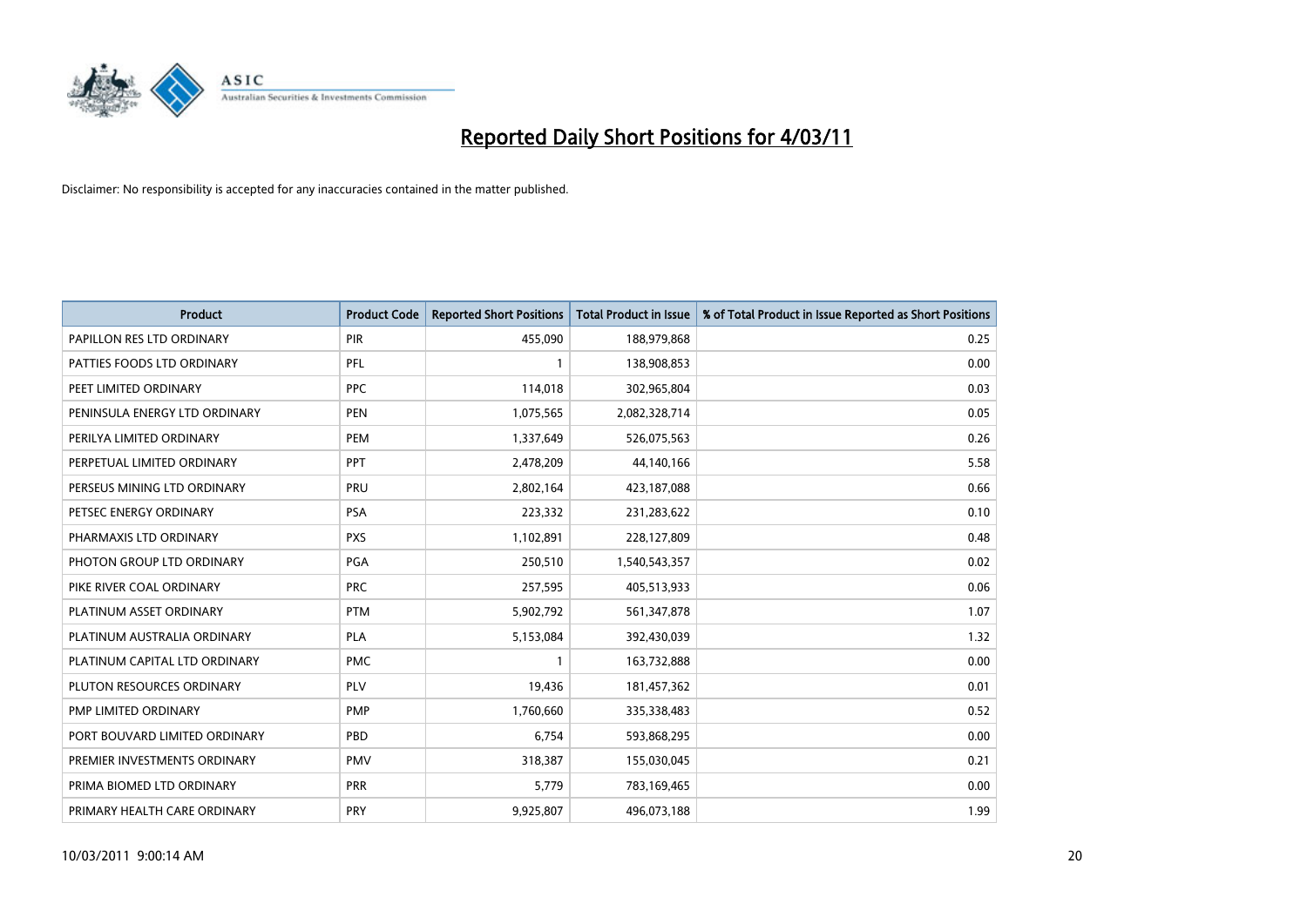

| <b>Product</b>                       | <b>Product Code</b> | <b>Reported Short Positions</b> | Total Product in Issue | % of Total Product in Issue Reported as Short Positions |
|--------------------------------------|---------------------|---------------------------------|------------------------|---------------------------------------------------------|
| PRIME INFR GROUP. STAPLED SECURITIES | PIH                 | 308,735                         | 351,776,795            | 0.09                                                    |
| PRIME MEDIA GRP LTD ORDINARY         | <b>PRT</b>          | 17,125                          | 366,330,303            | 0.00                                                    |
| PRIMEAG AUSTRALIA ORDINARY           | PAG                 | 895                             | 150,569,976            | 0.00                                                    |
| PROGEN PHARMACEUTIC ORDINARY         | PGL                 | 151,596                         | 24,709,097             | 0.61                                                    |
| PROGRAMMED ORDINARY                  | PRG                 | 504,456                         | 118,169,908            | 0.43                                                    |
| <b>PSIVIDA CORP CDI 1:1</b>          | <b>PVA</b>          | 6,878                           | 8,979,205              | 0.08                                                    |
| <b>QANTAS AIRWAYS ORDINARY</b>       | QAN                 | 26,028,350                      | 2,265,123,620          | 1.15                                                    |
| OBE INSURANCE GROUP ORDINARY         | <b>OBE</b>          | 18,463,640                      | 1,051,756,499          | 1.72                                                    |
| OR NATIONAL LIMITED ORDINARY         | <b>ORN</b>          | 10,604,179                      | 2,440,000,000          | 0.43                                                    |
| <b>OUBE LOGISTICS ORDINARY UNITS</b> | <b>QUB</b>          | 1.600                           | 517,868,029            | 0.00                                                    |
| QUICKSTEP HOLDINGS ORDINARY          | OHL                 | 947                             | 253,562,870            | 0.00                                                    |
| RAMELIUS RESOURCES ORDINARY          | <b>RMS</b>          | 93,542                          | 291,208,795            | 0.03                                                    |
| RAMSAY HEALTH CARE ORDINARY          | <b>RHC</b>          | 1,392,887                       | 202,081,252            | 0.69                                                    |
| <b>RCR TOMLINSON ORDINARY</b>        | <b>RCR</b>          | 68.067                          | 131,892,672            | 0.05                                                    |
| <b>REA GROUP ORDINARY</b>            | <b>REA</b>          | 11,508                          | 129,691,280            | 0.00                                                    |
| <b>RECKON LIMITED ORDINARY</b>       | <b>RKN</b>          | 22,497                          | 133,384,060            | 0.02                                                    |
| <b>RED FORK ENERGY ORDINARY</b>      | <b>RFE</b>          | 7,807                           | 139,535,000            | 0.01                                                    |
| REED RESOURCES LTD ORDINARY          | <b>RDR</b>          | 413,630                         | 193,271,768            | 0.22                                                    |
| <b>REGIS RESOURCES ORDINARY</b>      | <b>RRL</b>          | 2,470,243                       | 430,750,415            | 0.55                                                    |
| RESMED INC CDI 10:1                  | <b>RMD</b>          | 8,424,155                       | 1,534,676,730          | 0.55                                                    |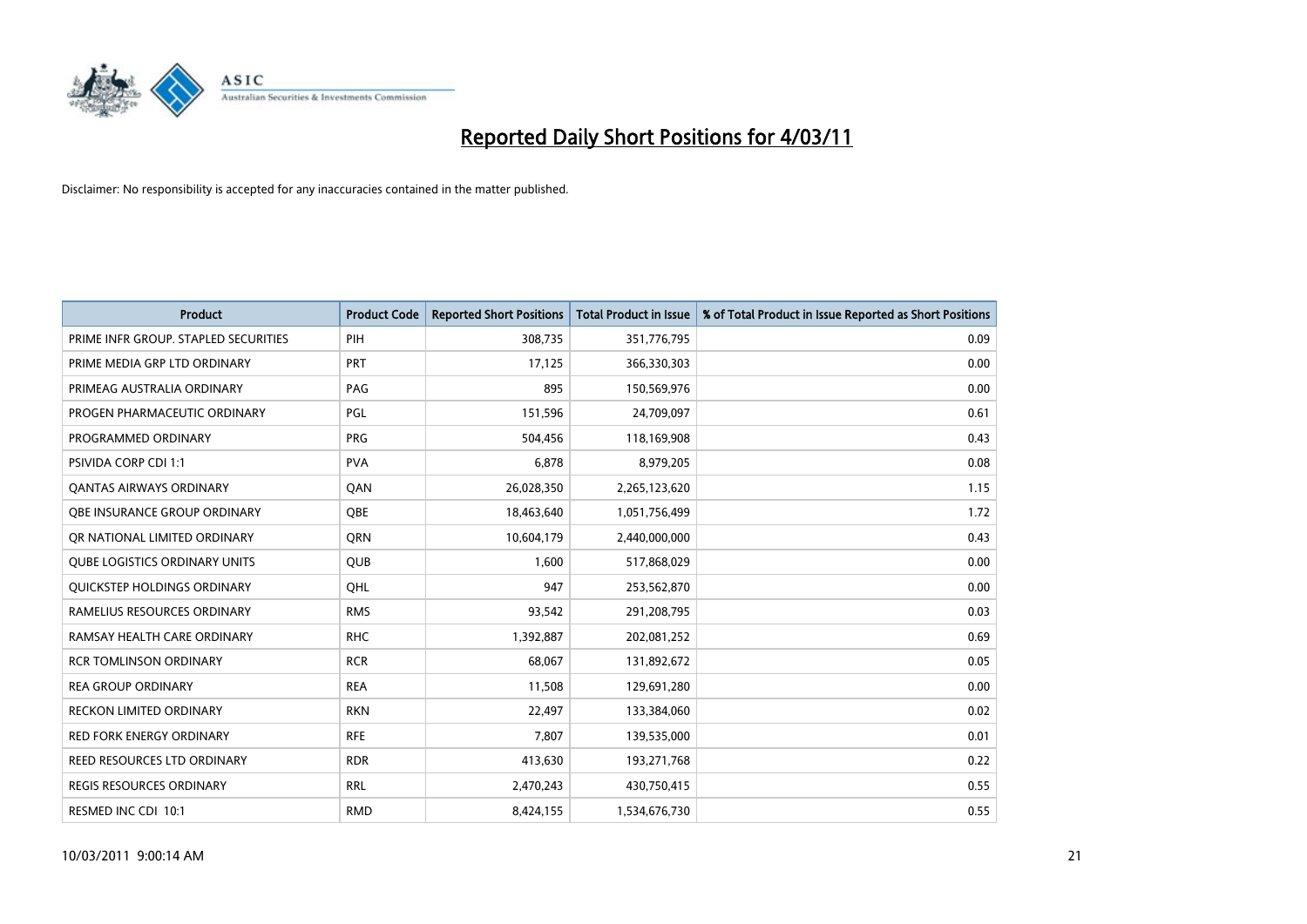

| <b>Product</b>                     | <b>Product Code</b> | <b>Reported Short Positions</b> | Total Product in Issue | % of Total Product in Issue Reported as Short Positions |
|------------------------------------|---------------------|---------------------------------|------------------------|---------------------------------------------------------|
| <b>RESOLUTE MINING ORDINARY</b>    | <b>RSG</b>          | 3,876,894                       | 467,211,233            | 0.84                                                    |
| RESOURCE GENERATION ORDINARY       | <b>RES</b>          | 214,942                         | 243,900,530            | 0.08                                                    |
| REVERSE CORP LIMITED ORDINARY      | <b>REF</b>          | 25,141                          | 92,382,175             | 0.03                                                    |
| REX MINERALS LIMITED ORDINARY      | <b>RXM</b>          | 77,842                          | 150,317,460            | 0.05                                                    |
| <b>RHG LIMITED ORDINARY</b>        | <b>RHG</b>          | 88,270                          | 318,745,978            | 0.02                                                    |
| <b>RIDLEY CORPORATION ORDINARY</b> | <b>RIC</b>          | 184,021                         | 307,817,071            | 0.06                                                    |
| RIO TINTO LIMITED ORDINARY         | <b>RIO</b>          | 13,309,444                      | 435,758,720            | 3.04                                                    |
| RIVERCITY MOTORWAY STAPLED         | <b>RCY</b>          | 132,000                         | 957,010,115            | 0.01                                                    |
| RIVERSDALE MINING ORDINARY         | <b>RIV</b>          | 1,459,765                       | 236,696,188            | 0.62                                                    |
| ROBUST RESOURCES ORDINARY          | <b>ROL</b>          | 22,047                          | 84,194,097             | 0.02                                                    |
| ROC OIL COMPANY ORDINARY           | <b>ROC</b>          | 9,939,606                       | 713,154,560            | 1.40                                                    |
| RP DATA LTD ORDINARY               | <b>RPX</b>          | 16,799                          | 149,246,421            | 0.01                                                    |
| SAI GLOBAL LIMITED ORDINARY        | SAI                 | 154,597                         | 198,041,195            | 0.06                                                    |
| SALMAT LIMITED ORDINARY            | <b>SLM</b>          | 215,342                         | 159,749,049            | 0.13                                                    |
| SAMSON OIL & GAS LTD ORDINARY      | SSN                 | 263,884                         | 1,691,906,680          | 0.02                                                    |
| SANDFIRE RESOURCES ORDINARY        | <b>SFR</b>          | 54,407                          | 148,309,969            | 0.02                                                    |
| <b>SANTOS LTD ORDINARY</b>         | <b>STO</b>          | 4,614,804                       | 874,246,838            | 0.50                                                    |
| SARACEN MINERAL ORDINARY           | <b>SAR</b>          | 401,545                         | 492,151,415            | 0.07                                                    |
| SEDGMAN LIMITED ORDINARY           | <b>SDM</b>          | 370,816                         | 207,997,898            | 0.17                                                    |
| SEEK LIMITED ORDINARY              | <b>SEK</b>          | 4,133,045                       | 336,584,488            | 1.21                                                    |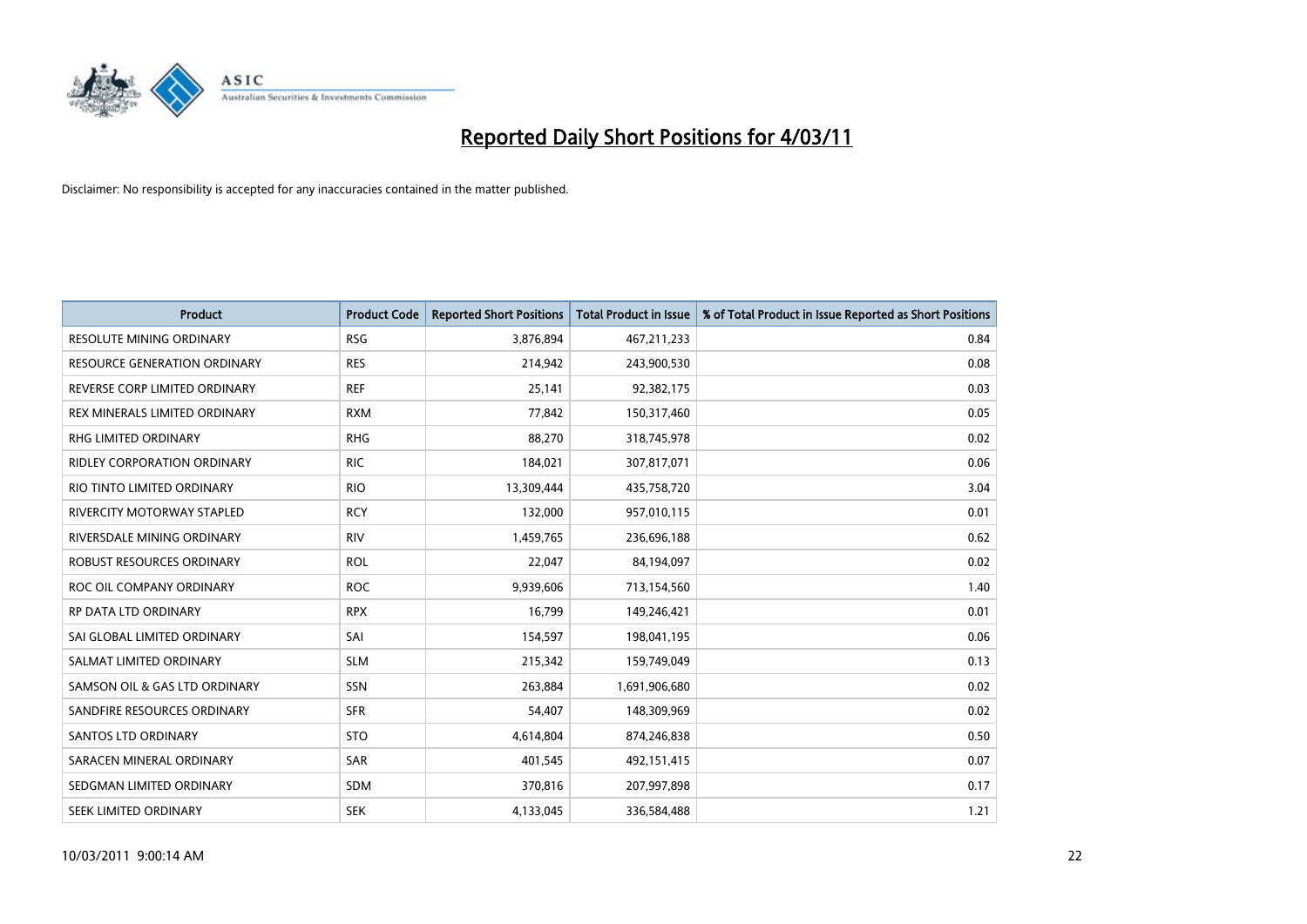

| <b>Product</b>                           | <b>Product Code</b> | <b>Reported Short Positions</b> | Total Product in Issue | % of Total Product in Issue Reported as Short Positions |
|------------------------------------------|---------------------|---------------------------------|------------------------|---------------------------------------------------------|
| SELECT HARVESTS ORDINARY                 | <b>SHV</b>          | 6,873                           | 55,667,043             | 0.01                                                    |
| SENETAS CORPORATION ORDINARY             | <b>SEN</b>          | 756,999                         | 463,105,195            | 0.16                                                    |
| SERVCORP LIMITED ORDINARY                | SRV                 | 216,298                         | 98,440,807             | 0.21                                                    |
| SERVICE STREAM ORDINARY                  | <b>SSM</b>          | 420,292                         | 283,418,867            | 0.15                                                    |
| SEVEN GROUP HOLDINGS ORDINARY            | <b>SVW</b>          | 99,116                          | 305,410,281            | 0.03                                                    |
| SIGMA PHARMACEUTICAL ORDINARY            | <b>SIP</b>          | 21,665,728                      | 1,178,626,572          | 1.85                                                    |
| SILEX SYSTEMS ORDINARY                   | <b>SLX</b>          | 243.890                         | 170,128,997            | 0.14                                                    |
| SILVER LAKE RESOURCE ORDINARY            | <b>SLR</b>          | 233,713                         | 178,882,838            | 0.14                                                    |
| SIMS METAL MGMT LTD ORDINARY             | SGM                 | 3,722,560                       | 204,927,017            | 1.83                                                    |
| SINGAPORE TELECOMM. CHESS DEPOSITARY INT | SGT                 | 3,839,813                       | 318,538,714            | 1.20                                                    |
| SKILLED GROUP LTD ORDINARY               | <b>SKE</b>          | 839,150                         | 224,511,171            | 0.38                                                    |
| SKY CITY ENTERTAIN, ORDINARY             | <b>SKC</b>          | 1,901,849                       | 575,114,687            | 0.33                                                    |
| <b>SKY NETWORK ORDINARY</b>              | SKT                 | 302,328                         | 389,139,785            | 0.08                                                    |
| <b>SLATER &amp; GORDON ORDINARY</b>      | SGH                 | 835                             | 149,202,224            | 0.00                                                    |
| SMS MANAGEMENT, ORDINARY                 | <b>SMX</b>          | 195,875                         | 67,661,358             | 0.29                                                    |
| SONIC HEALTHCARE ORDINARY                | <b>SHL</b>          | 5,814,375                       | 388,429,875            | 1.51                                                    |
| SOUL PATTINSON (W.H) ORDINARY            | SOL                 | 31,045                          | 238,640,580            | 0.01                                                    |
| SP AUSNET STAPLED SECURITIES             | <b>SPN</b>          | 7,219,718                       | 2,795,115,439          | 0.24                                                    |
| SPARK INFRASTRUCTURE STAPLED NOTE & UNIT | SKI                 | 9,398,391                       | 1,326,734,264          | 0.70                                                    |
| SPDR 200 FUND ETF UNITS                  | STW                 | 8                               | 51,439,159             | 0.00                                                    |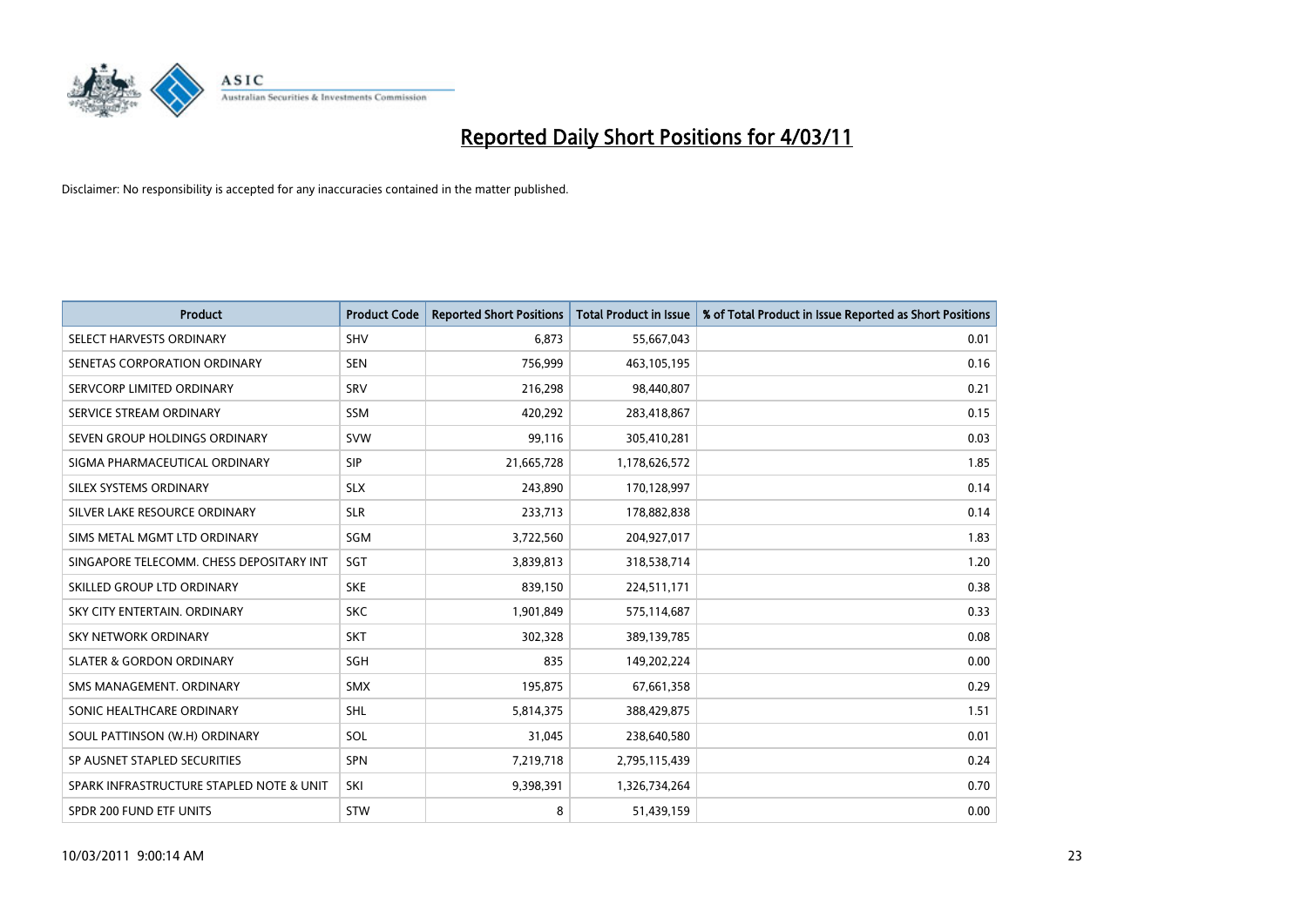

| <b>Product</b>                | <b>Product Code</b> | <b>Reported Short Positions</b> | <b>Total Product in Issue</b> | % of Total Product in Issue Reported as Short Positions |
|-------------------------------|---------------------|---------------------------------|-------------------------------|---------------------------------------------------------|
| SPECIALTY FASHION ORDINARY    | <b>SFH</b>          | 2,324,867                       | 191,686,122                   | 1.21                                                    |
| SPHERE MINERALS LTD ORDINARY  | SPH                 | 1,991                           | 171,348,151                   | 0.00                                                    |
| SPOTLESS GROUP LTD ORDINARY   | <b>SPT</b>          | 5,132,234                       | 261,070,153                   | 1.96                                                    |
| ST BARBARA LIMITED ORDINARY   | <b>SBM</b>          | 3,660,515                       | 325,615,389                   | 1.13                                                    |
| STAGING CONNECTIONS ORDINARY  | <b>STG</b>          | 2,917,189                       | 78,317,726                    | 3.72                                                    |
| STANMORE COAL LTD ORDINARY    | <b>SMR</b>          | 58,431                          | 87,250,738                    | 0.06                                                    |
| STARPHARMA HOLDINGS ORDINARY  | SPL                 | 16.000                          | 244,043,268                   | 0.01                                                    |
| STH AMERICAN COR LTD ORDINARY | SAY                 | 9,200                           | 233,651,371                   | 0.00                                                    |
| STH CRS ELECT ENGNR ORDINARY  | <b>SXE</b>          | 7,914                           | 124,178,939                   | 0.01                                                    |
| STHN CROSS MEDIA ORDINARY     | <b>SXL</b>          | 1,140,624                       | 378,827,750                   | 0.30                                                    |
| STOCKLAND UNITS/ORD STAPLED   | SGP                 | 16,822,352                      | 2,383,036,717                 | 0.70                                                    |
| STRAITS RES LTD. ORDINARY     | SRO                 | 2,970,115                       | 316, 342, 835                 | 0.93                                                    |
| STW COMMUNICATIONS ORDINARY   | SGN                 | 223,045                         | 364,310,964                   | 0.06                                                    |
| SUNCORP GROUP LTD ORDINARY    | <b>SUN</b>          | 6,646,019                       | 1,281,390,524                 | 0.49                                                    |
| SUNDANCE ENERGY ORDINARY      | <b>SEA</b>          | 21,150                          | 276,709,585                   | 0.01                                                    |
| SUNDANCE RESOURCES ORDINARY   | SDL                 | 16,402,675                      | 2,712,401,668                 | 0.61                                                    |
| SUNLAND GROUP LTD ORDINARY    | <b>SDG</b>          | 317,488                         | 224,881,794                   | 0.13                                                    |
| SUPER RET REP LTD ORDINARY    | <b>SUL</b>          | 40,685                          | 129,039,842                   | 0.03                                                    |
| SWICK MINING ORDINARY         | <b>SWK</b>          | 39,223                          | 236,724,970                   | 0.02                                                    |
| SYMEX HOLDINGS ORDINARY       | <b>SYM</b>          | 6,633                           | 125,037,628                   | 0.01                                                    |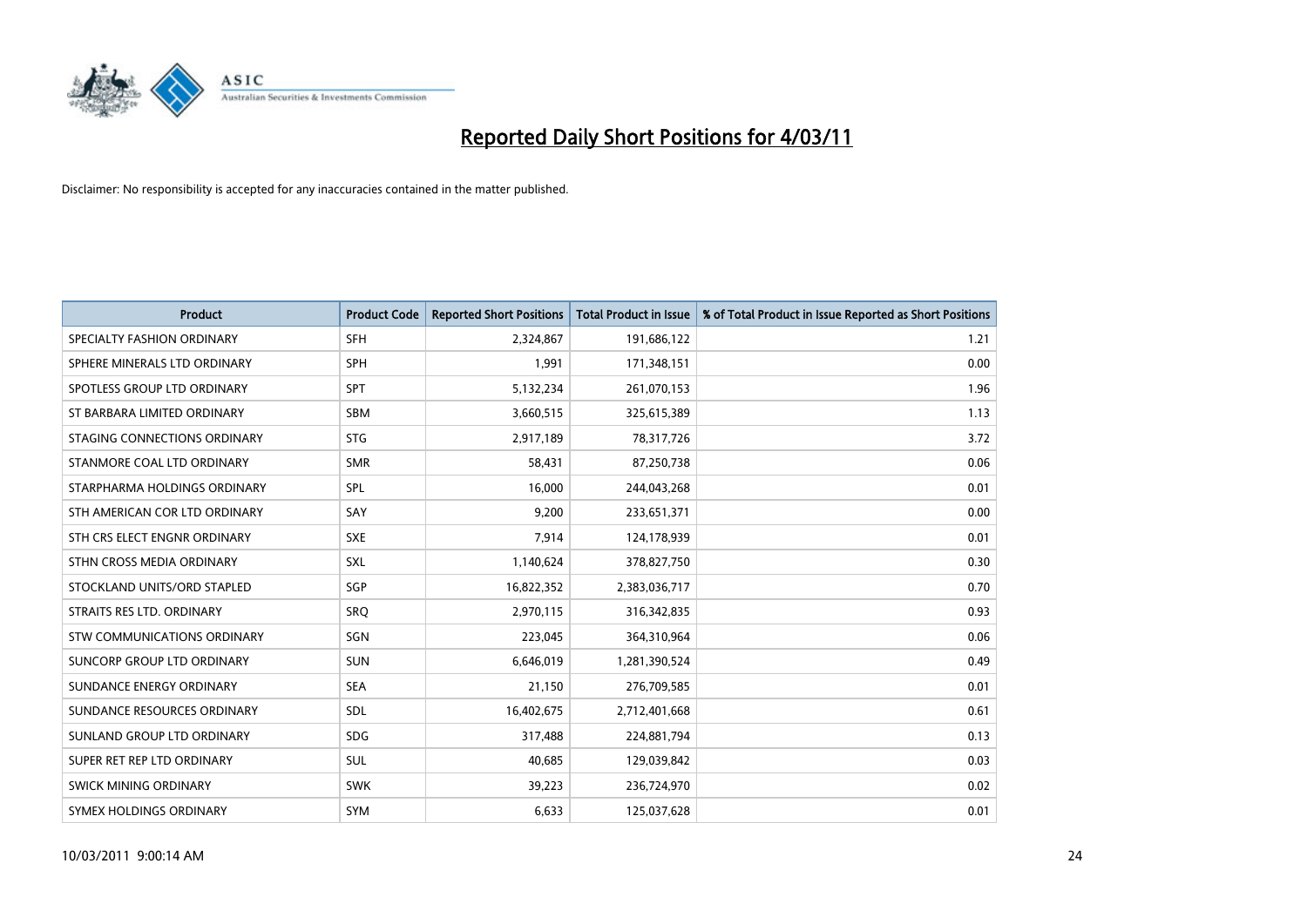

| <b>Product</b>                       | <b>Product Code</b> | <b>Reported Short Positions</b> | Total Product in Issue | % of Total Product in Issue Reported as Short Positions |
|--------------------------------------|---------------------|---------------------------------|------------------------|---------------------------------------------------------|
| <b>TABCORP HOLDINGS LTD ORDINARY</b> | <b>TAH</b>          | 2,462,244                       | 684,918,140            | 0.34                                                    |
| TALENT2 INTERNATION ORDINARY         | <b>TWO</b>          | 7                               | 142,063,750            | 0.00                                                    |
| TALISMAN MINING ORDINARY             | <b>TLM</b>          | 14.740                          | 130,438,627            | 0.01                                                    |
| TANAMI GOLD NL ORDINARY              | <b>TAM</b>          | 23,416                          | 260,997,677            | 0.01                                                    |
| <b>TANGIERS PETROLEUM ORDINARY</b>   | <b>TPT</b>          | 50,000                          | 82,028,594             | 0.06                                                    |
| TAP OIL LIMITED ORDINARY             | <b>TAP</b>          | 1,378,451                       | 240,967,311            | 0.58                                                    |
| TASSAL GROUP LIMITED ORDINARY        | <b>TGR</b>          | 27,890                          | 146,304,404            | 0.01                                                    |
| TATTS GROUP LTD ORDINARY             | <b>TTS</b>          | 25,994,663                      | 1,301,074,556          | 2.00                                                    |
| TELECOM CORPORATION ORDINARY         | <b>TEL</b>          | 23,873,195                      | 1,924,626,240          | 1.25                                                    |
| TELSTRA CORPORATION, ORDINARY        | <b>TLS</b>          | 71,850,806                      | 12,443,074,357         | 0.57                                                    |
| TEN NETWORK HOLDINGS ORDINARY        | <b>TEN</b>          | 21,766,386                      | 1,045,236,720          | 2.06                                                    |
| TERANGA GOLD CORP CDI 1:1            | TGZ                 | 205,841                         | 149,817,696            | 0.13                                                    |
| TFS CORPORATION LTD ORDINARY         | <b>TFC</b>          | 64,242                          | 228,397,097            | 0.02                                                    |
| THE REJECT SHOP ORDINARY             | <b>TRS</b>          | 384,511                         | 26,033,570             | 1.48                                                    |
| THOR MINING PLC CHESS DEPOSITARY     | <b>THR</b>          | 2,307                           | 240,235,256            | 0.00                                                    |
| THORN GROUP LIMITED ORDINARY         | <b>TGA</b>          | 2.361                           | 129,858,924            | 0.00                                                    |
| THUNDELARRA EXPLOR. ORDINARY         | <b>THX</b>          | 32,692                          | 153,414,483            | 0.02                                                    |
| TIGER RESOURCES ORDINARY             | <b>TGS</b>          | 183,770                         | 668,635,549            | 0.03                                                    |
| TIMBERCORP LIMITED ORDINARY          | <b>TIM</b>          | 90,074                          | 352,071,429            | 0.02                                                    |
| TISHMAN SPEYER UNITS                 | <b>TSO</b>          | 49,049                          | 338,440,904            | 0.01                                                    |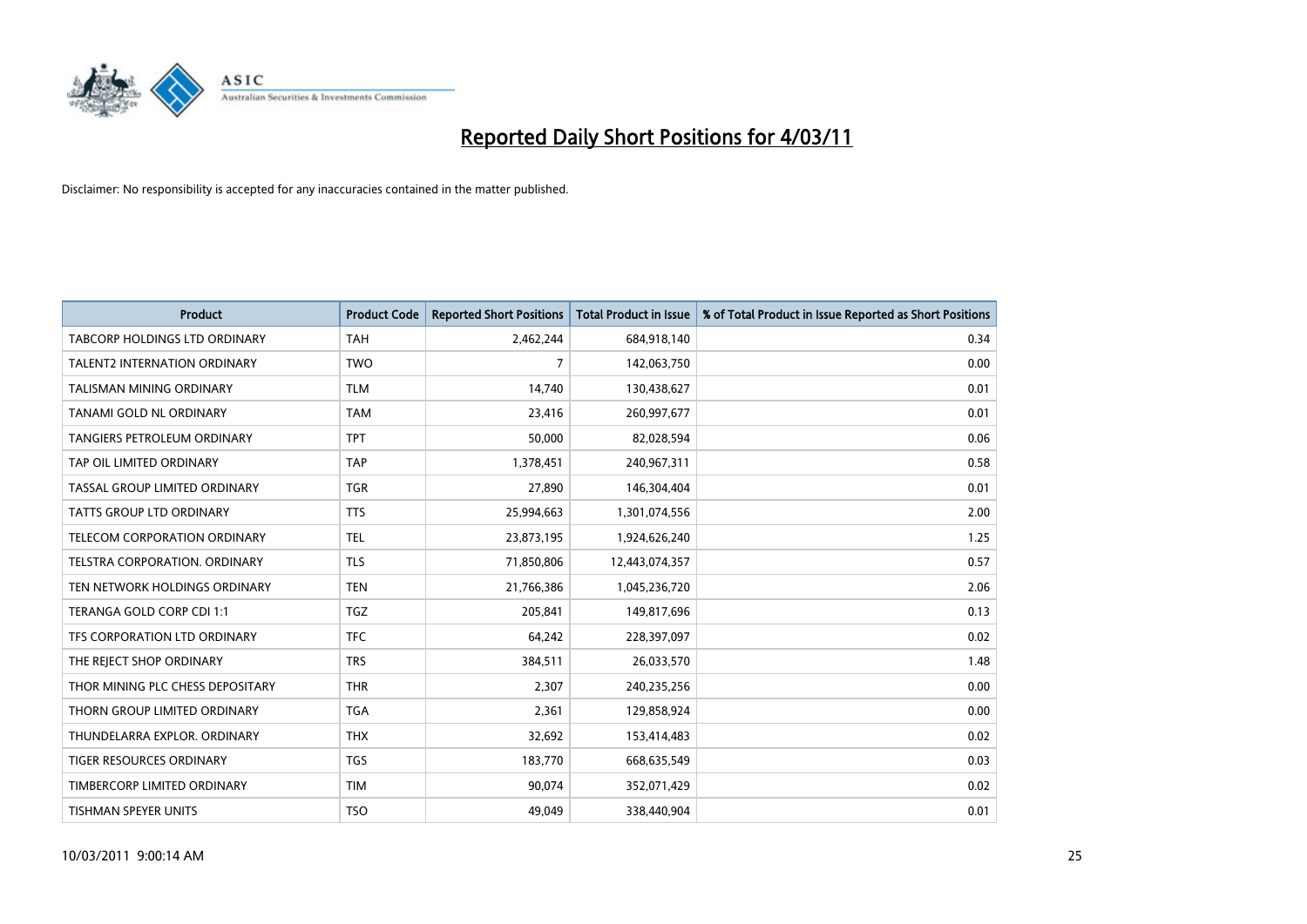

| <b>Product</b>                            | <b>Product Code</b> | <b>Reported Short Positions</b> | Total Product in Issue | % of Total Product in Issue Reported as Short Positions |
|-------------------------------------------|---------------------|---------------------------------|------------------------|---------------------------------------------------------|
| TNG LIMITED ORDINARY                      | <b>TNG</b>          | 4,321                           | 258,055,076            | 0.00                                                    |
| TOLL HOLDINGS LTD ORDINARY                | <b>TOL</b>          | 14,057,165                      | 706,577,616            | 1.99                                                    |
| TORO ENERGY LIMITED ORDINARY              | <b>TOE</b>          | 85,404                          | 964,936,676            | 0.01                                                    |
| TOWER AUSTRALIA ORDINARY                  | <b>TAL</b>          | 2,389,760                       | 419,652,394            | 0.55                                                    |
| <b>TOWER LIMITED ORDINARY</b>             | <b>TWR</b>          | 690.119                         | 263,603,448            | 0.26                                                    |
| TOX FREE SOLUTIONS ORDINARY               | <b>TOX</b>          | 69,595                          | 92,290,500             | 0.07                                                    |
| TPG TELECOM LIMITED ORDINARY              | <b>TPM</b>          | 3,738,969                       | 775,522,421            | 0.48                                                    |
| TRANSFIELD SERV INFR STAPLED SECURITIES   | <b>TSI</b>          | 1,508,682                       | 434,862,971            | 0.35                                                    |
| TRANSFIELD SERVICES ORDINARY              | <b>TSE</b>          | 821,230                         | 549,715,957            | 0.15                                                    |
| TRANSPACIFIC INDUST, ORDINARY             | <b>TPI</b>          | 18,969,428                      | 960,638,735            | 1.97                                                    |
| TRANSURBAN GROUP TRIPLE STAPLED SEC.      | <b>TCL</b>          | 5,375,381                       | 1,443,543,731          | 0.38                                                    |
| TRINITY GROUP STAPLED SECURITIES          | <b>TCQ</b>          | 3,419                           | 231,701,539            | 0.00                                                    |
| TROY RESOURCES NL ORDINARY                | <b>TRY</b>          | 23.061                          | 87,565,323             | 0.03                                                    |
| UGL LIMITED ORDINARY                      | UGL                 | 4,820,442                       | 166,028,705            | 2.88                                                    |
| UNILIFE CORPORATION CDI US PROHIBITED     | <b>UNS</b>          | 213,342                         | 277,791,611            | 0.07                                                    |
| UNITY MINING LTD ORDINARY                 | <b>UML</b>          | 23,755                          | 509,712,735            | 0.00                                                    |
| UXC LIMITED ORDINARY                      | <b>UXC</b>          | 818,771                         | 305,789,718            | 0.26                                                    |
| VALAD PROPERTY GROUP STAPLED US PROHIBIT. | <b>VPG</b>          | 4,741,777                       | 115,108,116            | 4.12                                                    |
| <b>VDM GROUP LIMITED ORDINARY</b>         | <b>VMG</b>          | 11,116                          | 193,127,749            | 0.01                                                    |
| <b>VENTURE MINERALS ORDINARY</b>          | <b>VMS</b>          | 111,100                         | 220.943.592            | 0.05                                                    |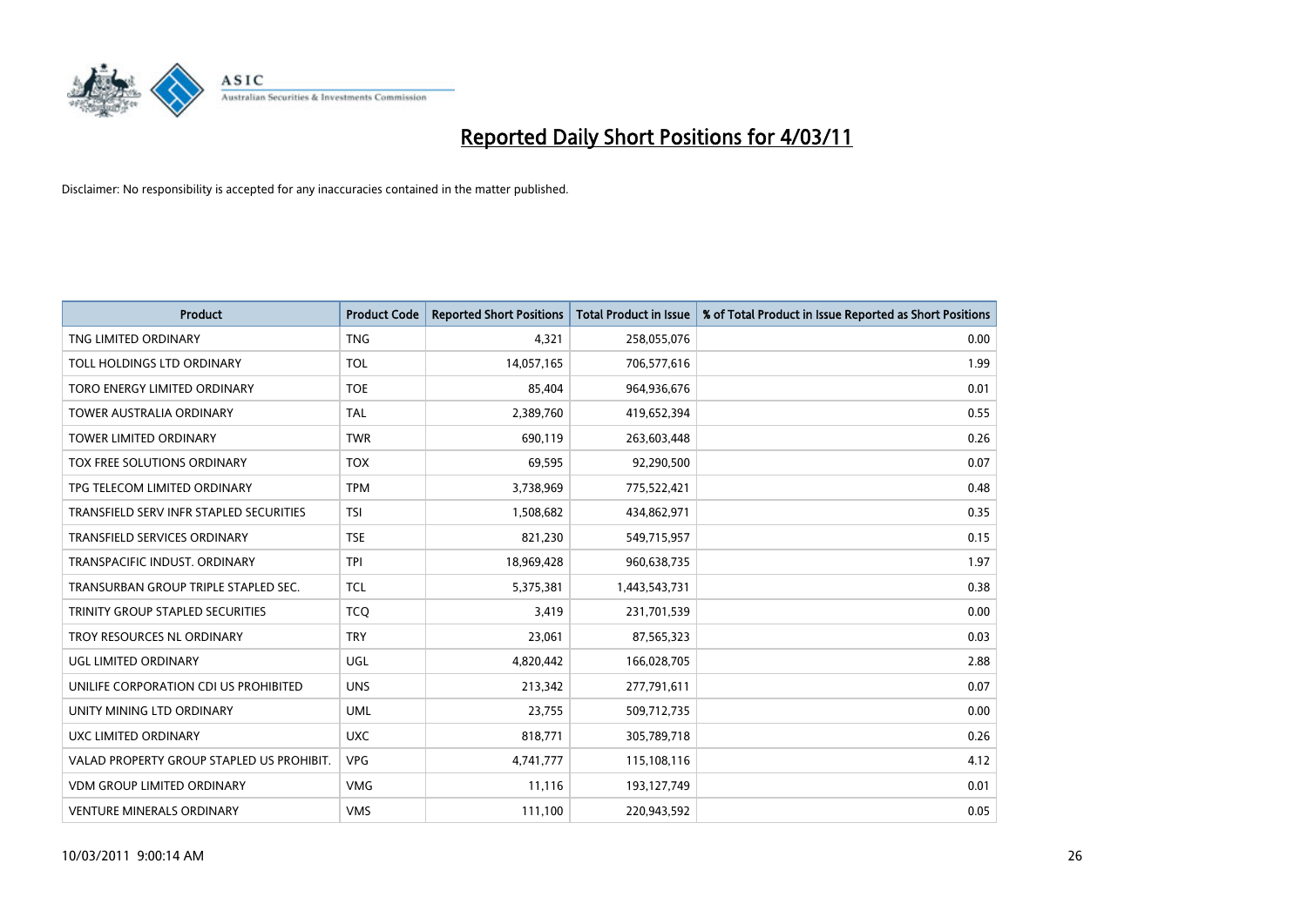

| Product                                | <b>Product Code</b> | <b>Reported Short Positions</b> | <b>Total Product in Issue</b> | % of Total Product in Issue Reported as Short Positions |
|----------------------------------------|---------------------|---------------------------------|-------------------------------|---------------------------------------------------------|
| <b>VENTUREX RESOURCES ORDINARY</b>     | <b>VXR</b>          | 4,199,014                       | 1,087,242,726                 | 0.39                                                    |
| VILLAGE ROADSHOW LTD ORDINARY          | <b>VRL</b>          | 315                             | 151,668,100                   | 0.00                                                    |
| <b>VIRGIN BLUE HOLDINGS ORDINARY</b>   | <b>VBA</b>          | 28,570,547                      | 2,210,197,600                 | 1.29                                                    |
| VISION GROUP HLDGS ORDINARY            | <b>VGH</b>          | 78,000                          | 73,583,806                    | 0.11                                                    |
| <b>VITA GROUP LTD ORDINARY</b>         | <b>VTG</b>          | 75,190                          | 142,499,800                   | 0.05                                                    |
| VITERRA INC CDI 1:1                    | <b>VTA</b>          | 3,828                           | 68,629,939                    | 0.01                                                    |
| VNGD ALL-WORLD EX-US CDI 1:1           | <b>VEU</b>          | 9,453                           | 590,668                       | 1.60                                                    |
| <b>WATPAC LIMITED ORDINARY</b>         | <b>WTP</b>          | 29,304                          | 183,341,382                   | 0.01                                                    |
| <b>WDS LIMITED ORDINARY</b>            | <b>WDS</b>          | 101,091                         | 143,107,458                   | 0.07                                                    |
| WEBJET LIMITED ORDINARY                | <b>WEB</b>          | 62,338                          | 77,961,278                    | 0.08                                                    |
| <b>WESFARMERS LIMITED ORDINARY</b>     | <b>WES</b>          | 20,646,154                      | 1,005,191,394                 | 2.04                                                    |
| WESFARMERS LIMITED PARTIALLY PROTECTED | <b>WESN</b>         | 62,360                          | 151,880,768                   | 0.03                                                    |
| WEST AUSTRALIAN NEWS ORDINARY          | <b>WAN</b>          | 2,656,178                       | 219,668,970                   | 1.20                                                    |
| <b>WESTERN AREAS NL ORDINARY</b>       | <b>WSA</b>          | 7,497,337                       | 179,735,899                   | 4.17                                                    |
| WESTERN DESERT RES. ORDINARY           | <b>WDR</b>          | 1,948                           | 154,684,908                   | 0.00                                                    |
| WESTFIELD GROUP ORD/UNIT STAPLED SEC   | <b>WDC</b>          | 8,180,859                       | 2,308,988,539                 | 0.34                                                    |
| WESTFIELD RETAIL TST UNIT STAPLED      | <b>WRT</b>          | 13,784,434                      | 3,054,166,195                 | 0.44                                                    |
| WESTPAC BANKING CORP ORDINARY          | <b>WBC</b>          | 24,789,942                      | 3,008,696,832                 | 0.80                                                    |
| WHITE ENERGY COMPANY ORDINARY          | <b>WEC</b>          | 11,087,562                      | 313,437,011                   | 3.53                                                    |
| WHITEHAVEN COAL ORDINARY               | <b>WHC</b>          | 2,004,086                       | 493,700,070                   | 0.40                                                    |